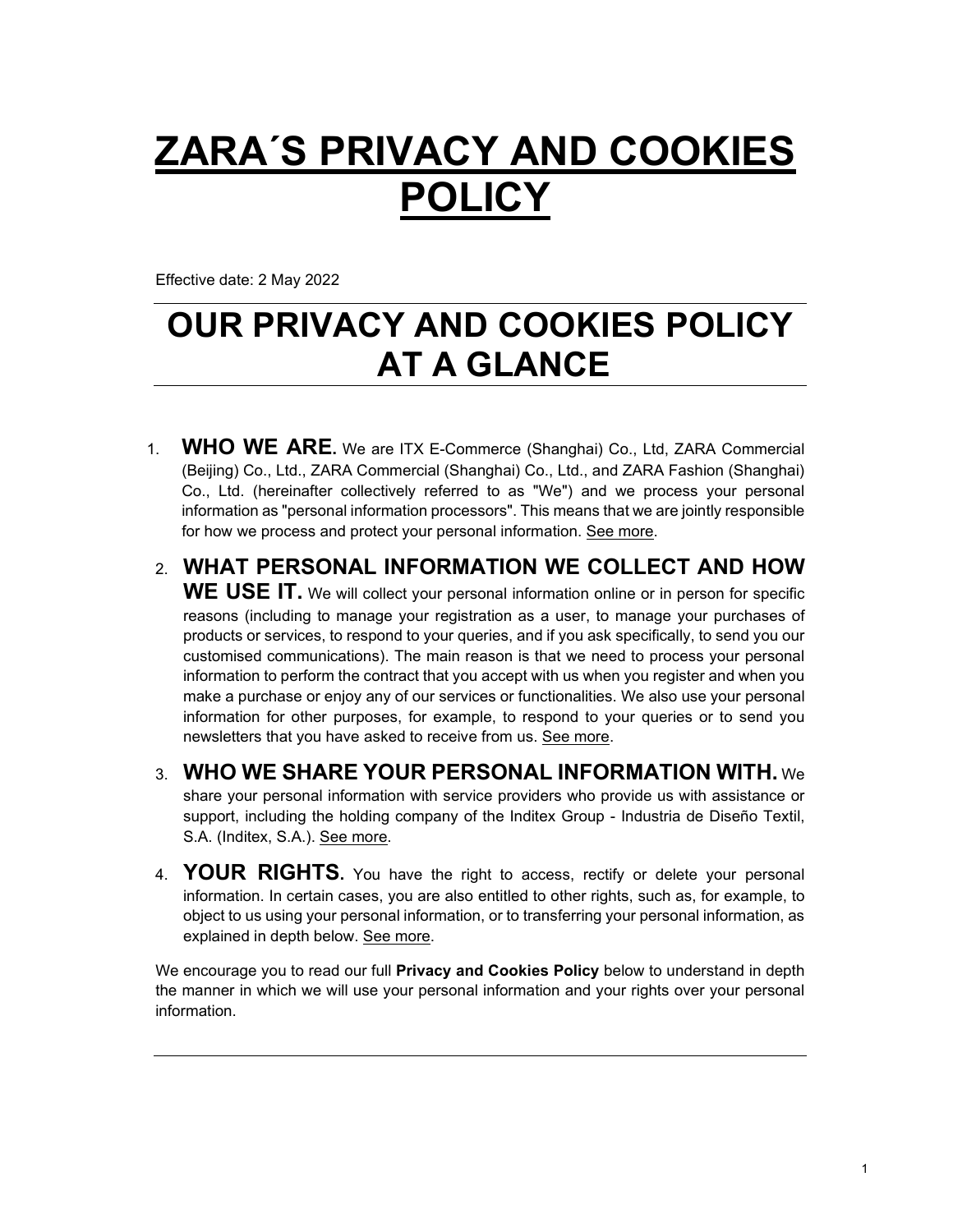## **BEFORE YOU START…**

- In this **Privacy and Cookies Policy**, you will find **all relevant information** applicable to our use of our users' and customers' personal information, **regardless of the channel or means (online or in person)**  that you use to interact with us.
- If you would like information about how we use cookies and similar devices that may be installed on the terminals of our customers and users, we recommend you consult the Cookies Policy.
- **We are transparent** about what we do with your personal information, to help you to understand the implications of the way in which we use your personal information, and the rights you are entitled to in relation to your personal information:
	- o We **permanently** make available for you all the information included in this Privacy and Cookies Policy, that you can check when you consider appropriate, and in addition,
	- o you will also find **further information** on how we use your personal information **as you interact with us**.
- These are some terms we regularly use in this Privacy and Cookies Policy:
	- o When we speak about our **Platform**, we refer, in general, to any of the channels or means, digital or in person, you may have used to interact with us. The main ones are:
		- Our **Website**.
		- Our **App**, this is, including both the mobile application you installed on your device and others we may use in our Platform.
		- In person, in any of our **Brick-and-Mortar Stores**.

## <span id="page-1-0"></span>**1. WHO IS THE PROCESSOR OF YOUR PERSONAL INFORMATION?**

The following entities are the personal information processors ("PIPs") of your personal information.

- **ITX E-Commerce (Shanghai) Co., Ltd.**:
	- o Registered address: Room 1, 29F, Block 1, No. 399 Kaixuan Road, Changning District, Shanghai
	- o E-mail of Data Protection Officer: dataprotection@zara.com

#### **ZARA Commercial (Beijing) Co., Ltd.**:

- o Registered address: Unit L122, L216+L217, L316+L317, Building1, No.9 Guanghua Road, Chaoyang District, Beijing
- o E-mail of Data Protection Officer: [dataprotection@zara.com](mailto:dataprotection@zara.com)

#### **ZARA Commercial (Shanghai) Co., Ltd.**:

- o Registered address: No.1193 West Nanjing Road, Jing'an District, Shanghai
- o E-mail of Data Protection Officer: dataprotection@zara.com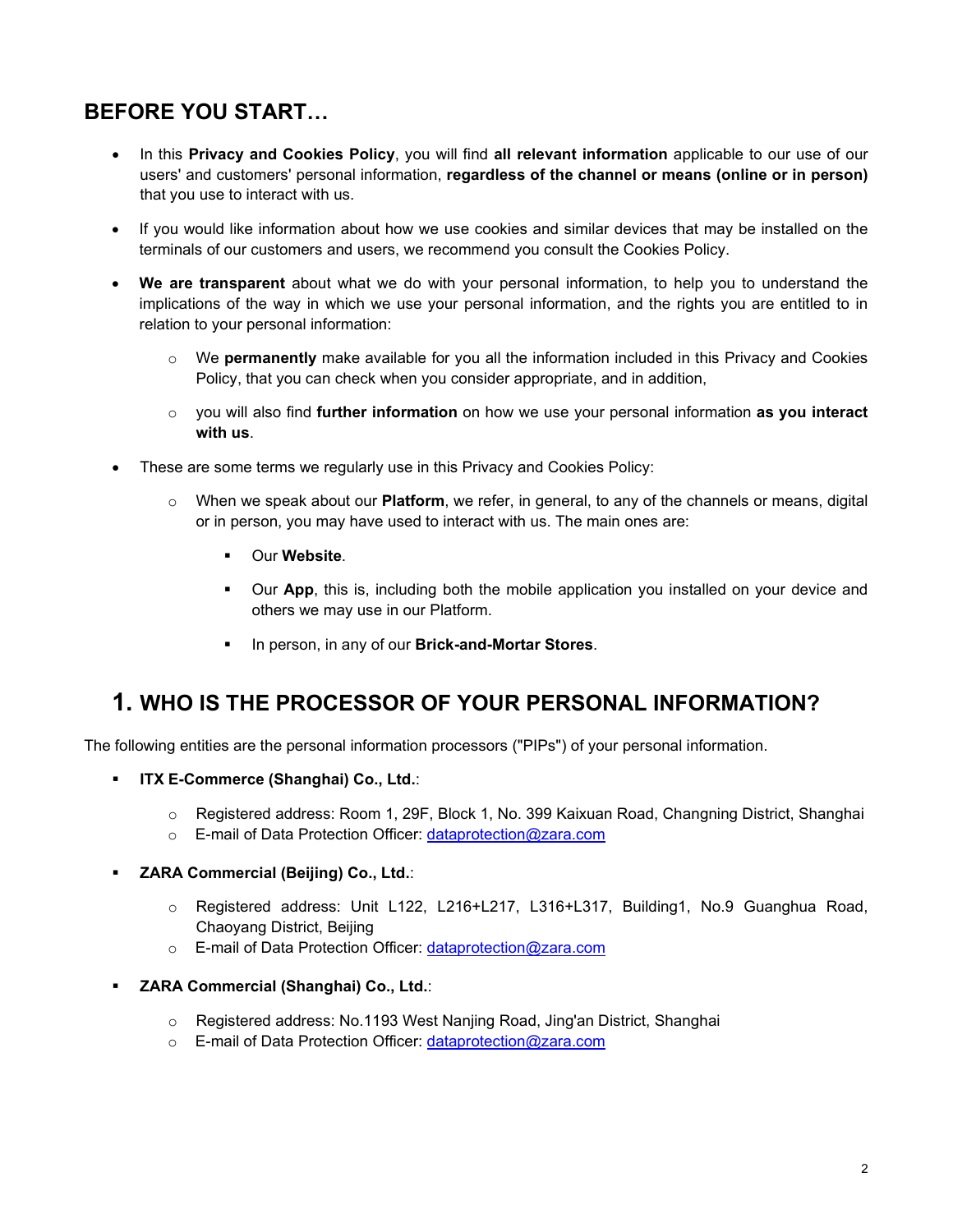#### **ZARA Fashion (Shanghai) Co., Ltd.**:

- o Registered address: B1, B2, GF, 1F and 2F, No.592-600, East Nanjing Road, Shanghai
- o E-mail of Data Protection Officer: [dataprotection@zara.com](mailto:dataprotection@inditex.com)

In other words, the above-mentioned companies (jointly "We", "Us" or "the PIPs"), are **PIPs** of your personal information. This means that we are jointly responsible for processing and protecting your personal information.

### <span id="page-2-0"></span>**2. WHAT PERSONAL INFORMATION WE COLLECT AND HOW WE USE IT?**

For the purpose of this Privacy and Cookies Policy, personal information refers to all types of information, whether recorded in electronic or other formats, relating to an identified or identifiable natural person, excluding anonymised information. *Sensitive personal information refers to personal information that, once leaked or illegally uses, may easily cause harm to the dignity of natural persons or endanger personal or property safety, including but not limited to biometric, religious belief, specific identity, medical and health care, financial account, location tracks and other information, as well as personal information of minors under the age of 14.*

We commit to collecting your sensitive personal information on a strictly-needed basis and to the extent possible we highlight in **bold and underline** the sensitive personal information that we collect and process for your special attention. We will always ensure that sensitive personal information to be collected is sufficiently necessary to achieve the purposes stated in this section, sensitive personal information will be processed in such way of having the least impact on your rights and interests, and proper security measures will be put in place to protect data security. **You acknowledge and agree that we may collect process your sensitive personal information for the purposes stated in this Privacy and Cookies Policy**. **Where applicable laws and regulations require any additional voluntary and specific consents from you in the collection of sensitive personal information with respect to any channels of our Platforms, we commit to seeking additional standalone consents from you at the point of collection.**

When you access or interact with our Platform, we may collect and use your personal information mainly under the following three circumstances (i) it is necessary to provide or fulfil a transaction or service by or for you in accordance with a contract that you executed with us ("Basic Functionality"); (ii) you have given us your explicit consent for better shopping experience or any other value-added services ("Value-Added Functionality"); and (iii) it is necessary for other legitimate interests pursued by us in accordance with applicable laws and regulations ("Other Legitimate Interests").

Remember that, when we ask you to fill in your personal information to give you access to any functionality or service of the Platform, we will mark certain fields as *compulsory*, since this is information that we need to be able to provide the service or give you access to the functionality in question. Please take into account that, if you decide not to make such personal information available to us, you may be unable to complete your user registration or may not be able to enjoy relevant services or functionalities.

In specific cases, a third party may have provided us with information about you by using a feature or service on the Platform, for example by sending you a gift card or shipping an order to your address. In these cases, we only process your personal information where relevant to this feature or service, as stated in this Privacy and Cookies Policy.

In other cases, we may collect information passively, as we may use tracking tools like browser cookies and other similar technology on our Platform and in communications we send you.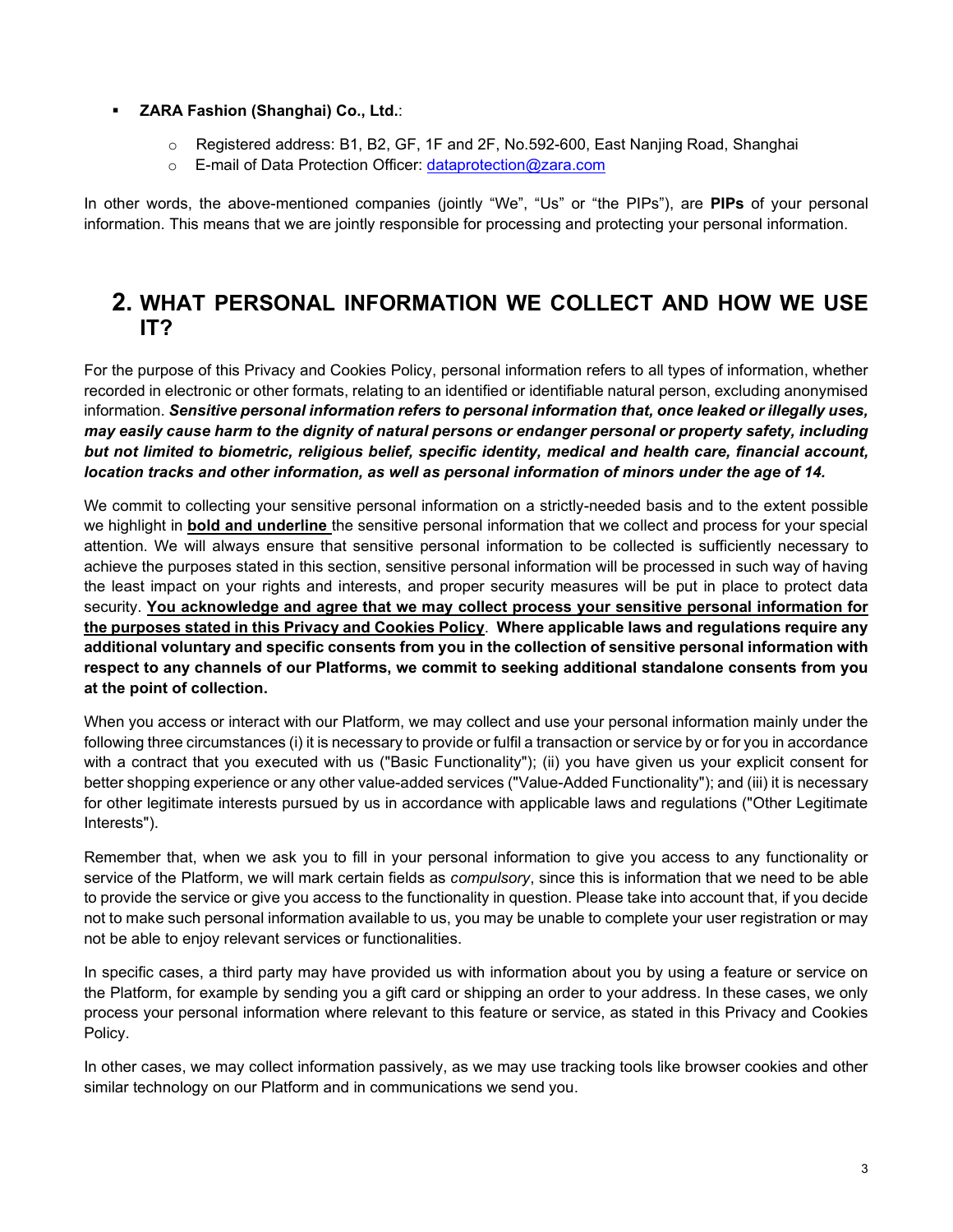#### **1) Basic Functionality**

| <b>Personal information</b>                                                                                                                                                                                                                                                                                                                                                                               | <b>Purpose</b>                                                                                                   | <b>Legal standing</b>                                                                                                                                                                                                                                                                                                                                                                                                                                                                                                                                                                                                                                                                                                                                                                                                   |
|-----------------------------------------------------------------------------------------------------------------------------------------------------------------------------------------------------------------------------------------------------------------------------------------------------------------------------------------------------------------------------------------------------------|------------------------------------------------------------------------------------------------------------------|-------------------------------------------------------------------------------------------------------------------------------------------------------------------------------------------------------------------------------------------------------------------------------------------------------------------------------------------------------------------------------------------------------------------------------------------------------------------------------------------------------------------------------------------------------------------------------------------------------------------------------------------------------------------------------------------------------------------------------------------------------------------------------------------------------------------------|
| Phone number, first<br>1. To manage your<br>registration as user of<br>name, last name, email<br>the Platform<br>address, password, user<br>ID, IP address, language<br>and market from which<br>you interact with us.                                                                                                                                                                                    |                                                                                                                  | If you decide to become a registered user of our<br>Platform, we need to process your personal information<br>to identify you as a user of the Platform and grant you<br>access to its various functionalities, products and<br>services available to you as a registered user. In other<br>words, for you to be able to register as a user on the<br>Platform, we need to process your personal information,<br>since we would otherwise be unable to manage your<br>registration. We process your personal information<br>because this is necessary on the terms regulating<br>the use of the Platform.                                                                                                                                                                                                               |
|                                                                                                                                                                                                                                                                                                                                                                                                           |                                                                                                                  | The personal information we gather regarding your<br>activity, which has been collected through the different<br>channels of the Platform and which includes your<br>purchases, shall remain linked to your account so that<br>all the information can be accessed together.                                                                                                                                                                                                                                                                                                                                                                                                                                                                                                                                            |
|                                                                                                                                                                                                                                                                                                                                                                                                           |                                                                                                                  | You may cancel your registered user account by<br>contacting us through Customer Service.                                                                                                                                                                                                                                                                                                                                                                                                                                                                                                                                                                                                                                                                                                                               |
| Phone number, first<br>name, last name, email<br>address, physical address<br>(street, postal code,<br>province, region), user ID,<br>bank name, <b>account</b><br>number, payment<br>information, information<br>about the device you use<br>to access our Platform or<br>type of browser you are<br>using, IP address, historic<br>purchase, language and<br>market from which you<br>interact with us. | 2. To perform or execute<br>the purchase or<br>services contract that<br>you executed with us on<br>the Platform | This purpose includes processing your personal<br>information, mainly:<br>To contact you for updates or informative<br>notices<br>related<br>contracted<br>the<br>to<br>functionalities, products or services.<br>To manage potential exchanges or returns<br>٠<br>after you have purchased and manage<br>requests of availability information for<br>articles, reservations of products through<br>the Platform, depending on the availability of<br>such options from time to time.<br>For invoicing purposes and to make available<br>to you the tickets and invoices of the purchases<br>you have made through the Platform.<br>To ensure that you are able to use other<br>available functionalities or services, such as<br>the purchase, receipt, management and use of<br>the Gift Card or of the Gift Voucher. |
|                                                                                                                                                                                                                                                                                                                                                                                                           |                                                                                                                  | We process your personal information because their<br>processing is necessary for us to make the purchase<br>or services contract with you. We consider that it is                                                                                                                                                                                                                                                                                                                                                                                                                                                                                                                                                                                                                                                      |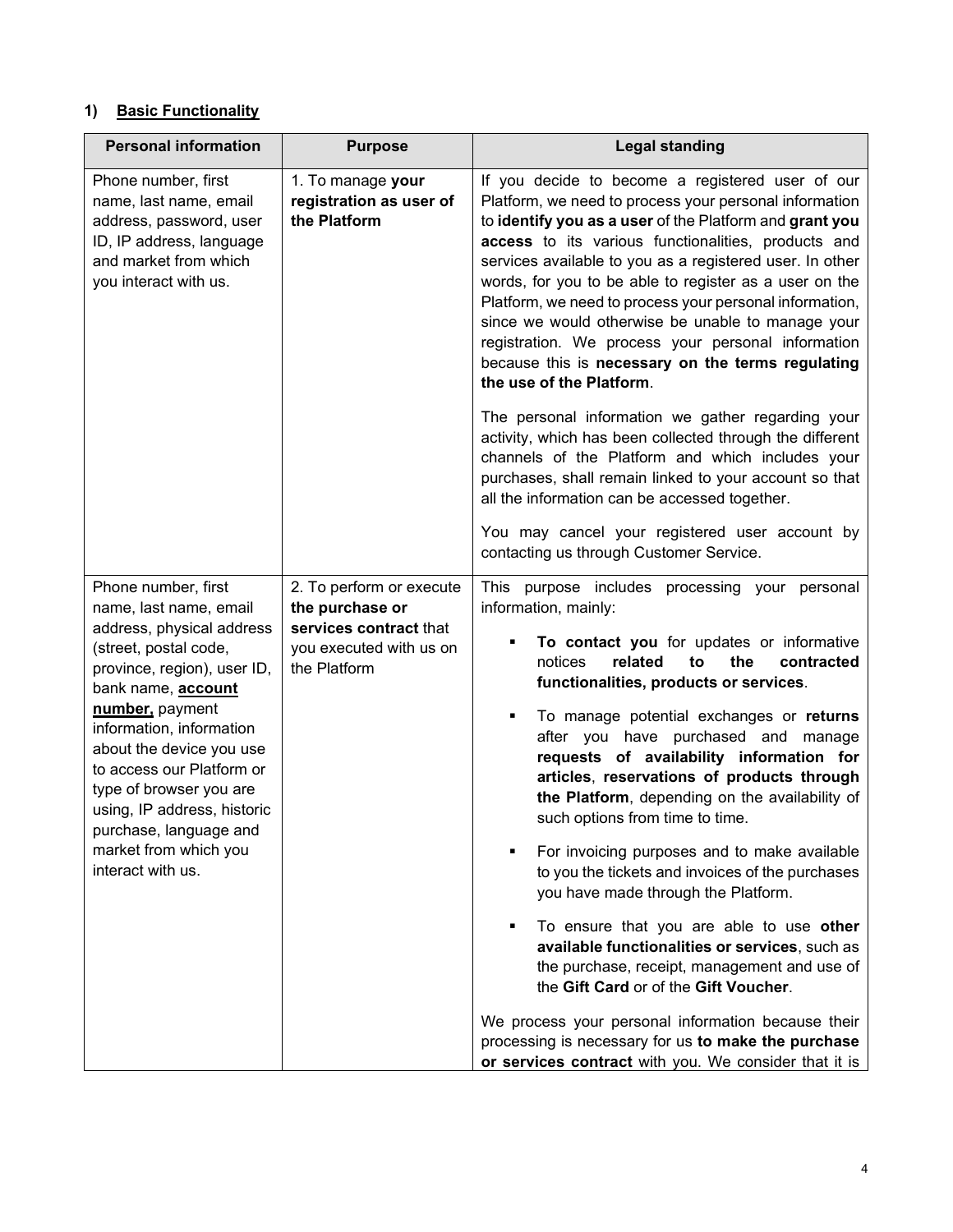| <b>Personal information</b>                                                                                                                                                                                                                                                                                                                                 | <b>Purpose</b>                                                                                             | <b>Legal standing</b>                                                                                                                                                                                                                                                                                                                                                                                                                                                                                                                                                                                                                                                                                                                                                                                                                                                                                                                                                                                                                                                                                                                                                                                                                                                                                                                                                                                                                                                                                                                        |
|-------------------------------------------------------------------------------------------------------------------------------------------------------------------------------------------------------------------------------------------------------------------------------------------------------------------------------------------------------------|------------------------------------------------------------------------------------------------------------|----------------------------------------------------------------------------------------------------------------------------------------------------------------------------------------------------------------------------------------------------------------------------------------------------------------------------------------------------------------------------------------------------------------------------------------------------------------------------------------------------------------------------------------------------------------------------------------------------------------------------------------------------------------------------------------------------------------------------------------------------------------------------------------------------------------------------------------------------------------------------------------------------------------------------------------------------------------------------------------------------------------------------------------------------------------------------------------------------------------------------------------------------------------------------------------------------------------------------------------------------------------------------------------------------------------------------------------------------------------------------------------------------------------------------------------------------------------------------------------------------------------------------------------------|
|                                                                                                                                                                                                                                                                                                                                                             |                                                                                                            | necessary for us to make the purchase or services<br>contract with you, or process refund to you as needed.                                                                                                                                                                                                                                                                                                                                                                                                                                                                                                                                                                                                                                                                                                                                                                                                                                                                                                                                                                                                                                                                                                                                                                                                                                                                                                                                                                                                                                  |
| Phone number, first<br>name, last name, email<br>address, physical address<br>(street, postal code,<br>province, region), user ID,<br>social networks ID,<br>username, purchase<br>records and historical<br>transactions,<br>communication records<br>with respect to purchases,<br>IP address, language and<br>market from which you<br>interact with us. | 3. To meet requests or<br>applications that you<br>make through the<br><b>Customer Support</b><br>channels | We only process the personal information that is<br>strictly necessary to verify your identity, and to<br>manage or resolve your request or application.<br>If you contact us via telephone, the call may be recorded<br>for quality purposes and so that we can respond to your<br>request.<br>If it is available and you choose to communicate with<br>Customer Support through the chat service of a social<br>network or another collaborator, some of your personal<br>information such as your name or username, will be<br>imported from your social network or collaborator<br>account. Also, bear in mind that the data you submit on<br>this service will be available to your social network or<br>collaborator and subject to their privacy policies,<br>therefore We recommend you review your privacy<br>settings and to read the social network or collaborator<br>privacy policies to obtain more detailed information<br>about the use they make of your personal information<br>when using their services<br>We process your personal information based on your<br>consent or to make the purchase or services<br>contract with you in terms of answering the requests or<br>queries raised by you through the existing different<br>contact channels.<br>When you get in touch with us, in particular, for the<br>management of incidents related to your order or the<br>product/service acquired through the Platform, the<br>processing of your personal information is necessary to<br>perform the purchase contract. |

#### **2) Value-added Functionality**

| <b>Personal information</b>                                                                                                                                                                                         | <b>Purpose</b>                | <b>Legal standing</b>                                                                                                                                                                                                                               |
|---------------------------------------------------------------------------------------------------------------------------------------------------------------------------------------------------------------------|-------------------------------|-----------------------------------------------------------------------------------------------------------------------------------------------------------------------------------------------------------------------------------------------------|
| Phone number, first<br>name, last name, email<br>address, IP address, user<br>ID, language and market<br>from which you interact<br>with us, preferences<br>related to the historic<br>purchase and <b>browsing</b> | 1. For marketing<br>purposes. | This purpose includes the processing of your personal<br>information, mainly, for:<br>Personalise the services we offer you and enable<br>٠<br>us to give you recommendations based on your<br>interactions with us on the Platform and an analysis |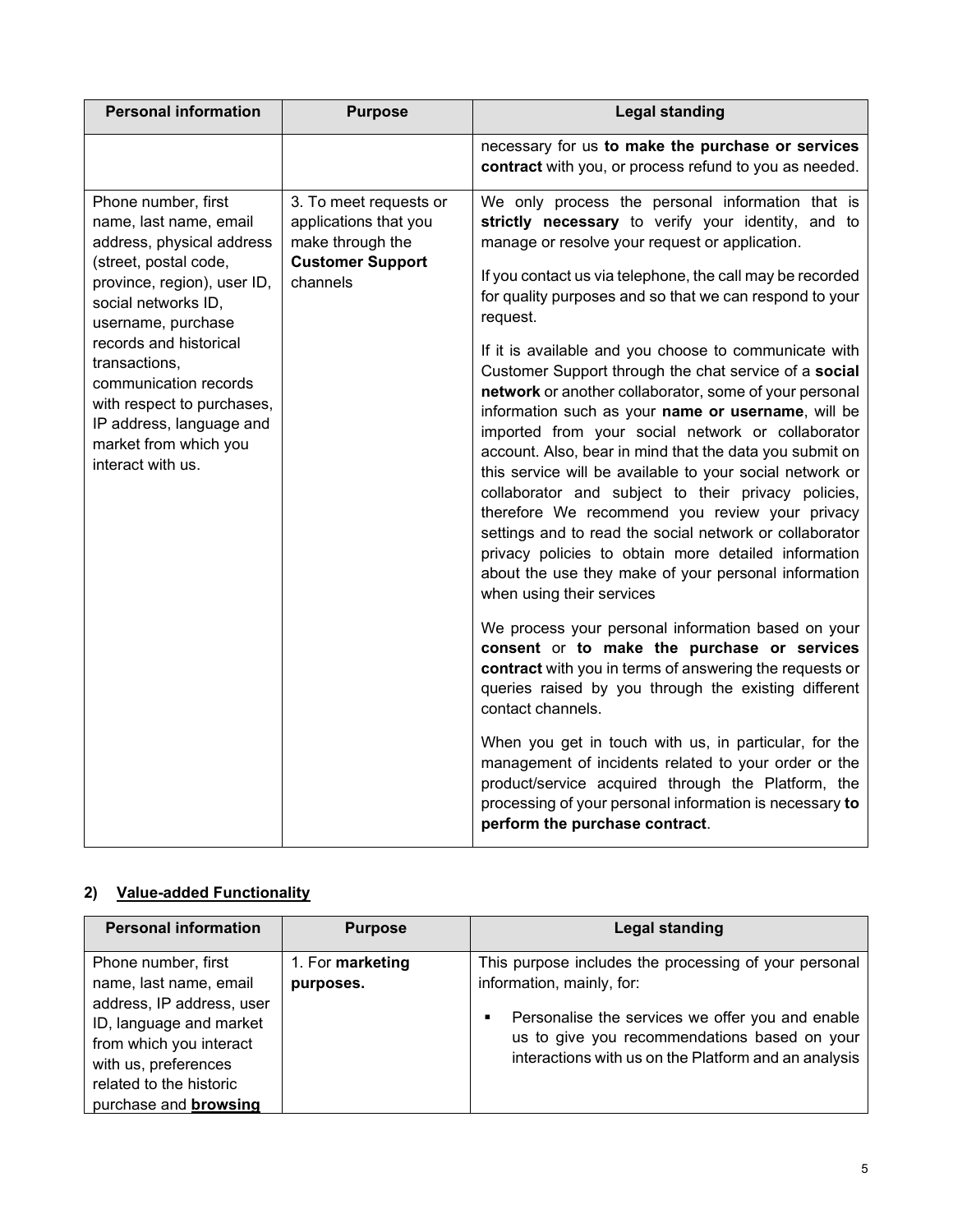| <b>Personal information</b>                                          | <b>Purpose</b> | <b>Legal standing</b>                                                                                                                                                                                                                                                                                                                                                                                                                                                                                                                                                                                                                                                                                                                                                                                                                                                                                                                                                                                                                                                                                                                                                                                                                                                        |
|----------------------------------------------------------------------|----------------|------------------------------------------------------------------------------------------------------------------------------------------------------------------------------------------------------------------------------------------------------------------------------------------------------------------------------------------------------------------------------------------------------------------------------------------------------------------------------------------------------------------------------------------------------------------------------------------------------------------------------------------------------------------------------------------------------------------------------------------------------------------------------------------------------------------------------------------------------------------------------------------------------------------------------------------------------------------------------------------------------------------------------------------------------------------------------------------------------------------------------------------------------------------------------------------------------------------------------------------------------------------------------|
| history, MAC addresses<br>or metadata, information<br>of the device. |                | of your user profile (for example, based on your<br>purchase and browsing history).<br>If and when you subscribe to our Newsletter, we<br>٠<br>will process your personal information to manage<br>your subscription, including to send customised<br>information on our products or services through<br>various means (such as e-mail or SMS). We may<br>also make available to you this information through<br>push notifications in case you have activated them<br>in your device.<br>Accordingly, please take into account that this data<br>processing implies analysis of your user or<br>customer profile to establish your preferences<br>and therefore which products and services are fit to<br>your style when sending you information. For<br>example, based on your purchases and browsing<br>history (i.e., depending on the articles that you<br>clicked), we will make you suggestions on products<br>that we believe may interest you and, if you are a<br>registered user, we will provide you with the<br>"recover cart" functionality.<br>Remember that you may unsubscribe from the<br>Newsletter at any time without cost through the<br>"Newsletter" section of the Platform, in addition to<br>through the instructions that we provide you with in |
|                                                                      |                | each notice. If you do not want to receive push<br>notifications, you can deactivate this option in your<br>device.<br>Show you ads on the Internet which you may see<br>when visiting websites and apps, for example, on<br>social media. The ads you see may be random, but                                                                                                                                                                                                                                                                                                                                                                                                                                                                                                                                                                                                                                                                                                                                                                                                                                                                                                                                                                                                |
|                                                                      |                | on other occasions they may be ads related to your<br>preferences or purchase and browsing history.<br>If you use social media, we may provide the<br>companies with which we collaborate certain<br>information so that they can show you our brand<br>ads and, in general, offer you and users like you<br>advertisements which take into account your profile<br>on said social media sites. If you want information<br>about the use of your personal information and how<br>advertising works on social media, we recommend<br>you review the privacy policies of the social media<br>sites on which you have profiles.                                                                                                                                                                                                                                                                                                                                                                                                                                                                                                                                                                                                                                                 |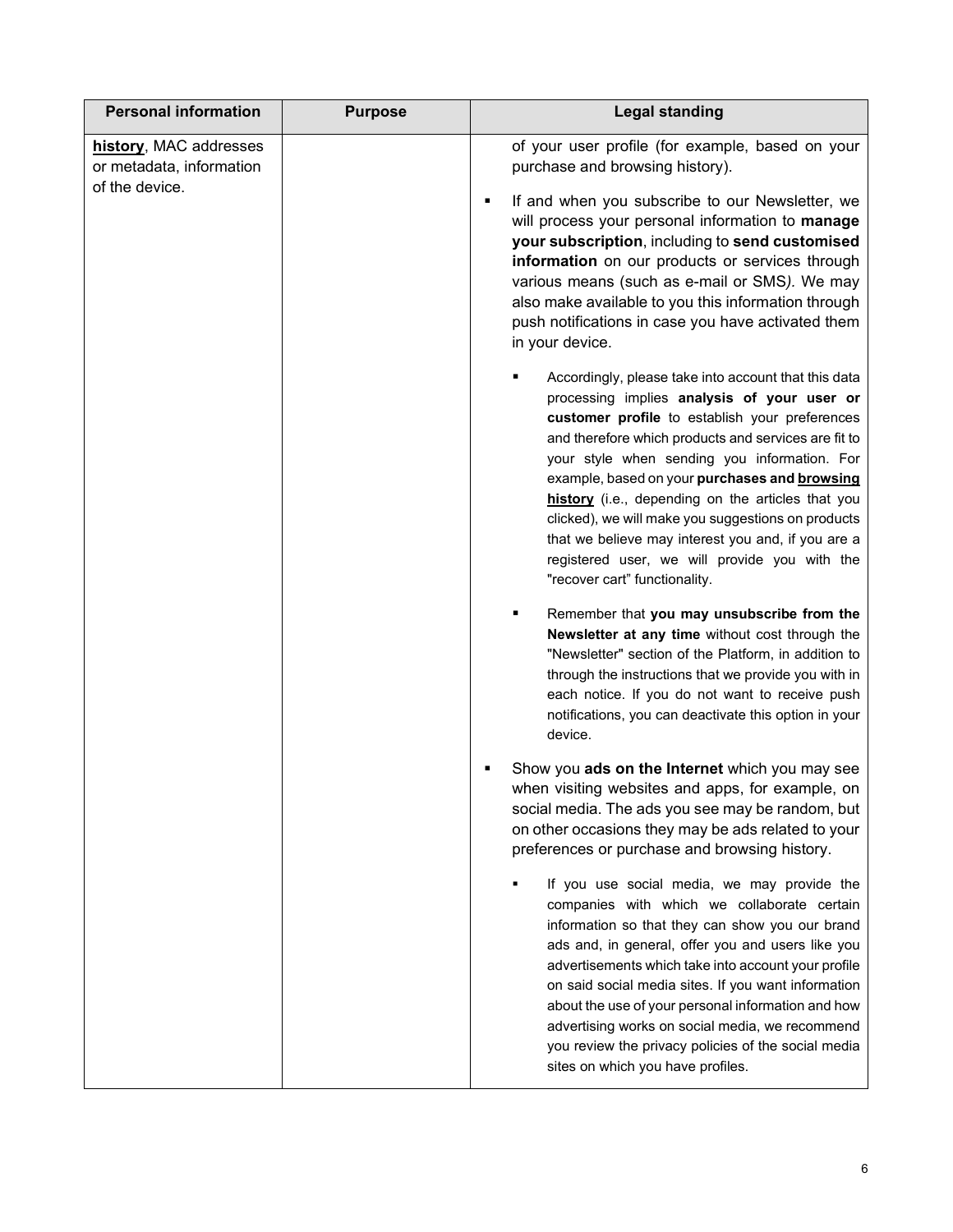| <b>Personal information</b> | <b>Purpose</b> | <b>Legal standing</b>                                                                                                                                                                                                                                                                                                                                                                                                                                                                                                                                                                                                                                                                                                                                                                                                                                                                                                                                                                                                                  |
|-----------------------------|----------------|----------------------------------------------------------------------------------------------------------------------------------------------------------------------------------------------------------------------------------------------------------------------------------------------------------------------------------------------------------------------------------------------------------------------------------------------------------------------------------------------------------------------------------------------------------------------------------------------------------------------------------------------------------------------------------------------------------------------------------------------------------------------------------------------------------------------------------------------------------------------------------------------------------------------------------------------------------------------------------------------------------------------------------------|
|                             |                | We also use your personal information to carry out<br>٠<br>measurement and segment analyses on the ads<br>which we show users on some of our collaborators'<br>platforms. To do this we collaborate with these third<br>parties who offer us the necessary technology (for<br>example, cookies, pixels, SDK) to use these<br>services. Keep in mind that, although we do not<br>provide identifying personal information to these<br>collaborators, we do give them some form of<br>identifier each time (for example, the advertising ID<br>associated with the device, an identifier associated<br>with a cookie, etc.) If you would like more<br>information in this respect, please review our<br>Cookies Policy. Likewise, you can reset your<br>advertising ID or disable personalised ads on your<br>device, adjusting your preferences in settings<br>section of your device.                                                                                                                                                  |
|                             |                | Data enrichment: When we gather your personal<br>Е<br>information from a variety of sources, we may<br>consolidate them under certain circumstances for<br>the purpose of improving our understanding of your<br>needs and preferences related to our products and<br>services (including for the purposes of analyses,<br>generating user profiles, marketing studies, quality<br>surveys and improving our interactions with our<br>customers). This refers, for example, to the way we<br>may combine your information if you have a<br>registered account and, using the same email<br>linked to your account, you make a purchase as a<br>guest, or to information which is automatically<br>compiled (such as IP and MAC addresses or<br>metadata) which we may link with the information<br>you have provided us directly through your activity<br>on the Platform or in any of our stores (for example,<br>information related to your purchases, whether<br>in brick and mortar stores or online, your<br>preferences, etc.). |
|                             |                | To perform <b>promotional actions</b> (for example, for<br>٠<br>the organization of competitions or to send the list<br>of items stored to the e-mail you designate). On<br>participating in any promotional action, you<br>authorise us to process the personal information<br>that you have shared with us depending on the<br>promotional action and disclose them through<br>different media such as social networks or the<br>Platform itself. In each promotional action in which<br>you participate you will have available the terms                                                                                                                                                                                                                                                                                                                                                                                                                                                                                           |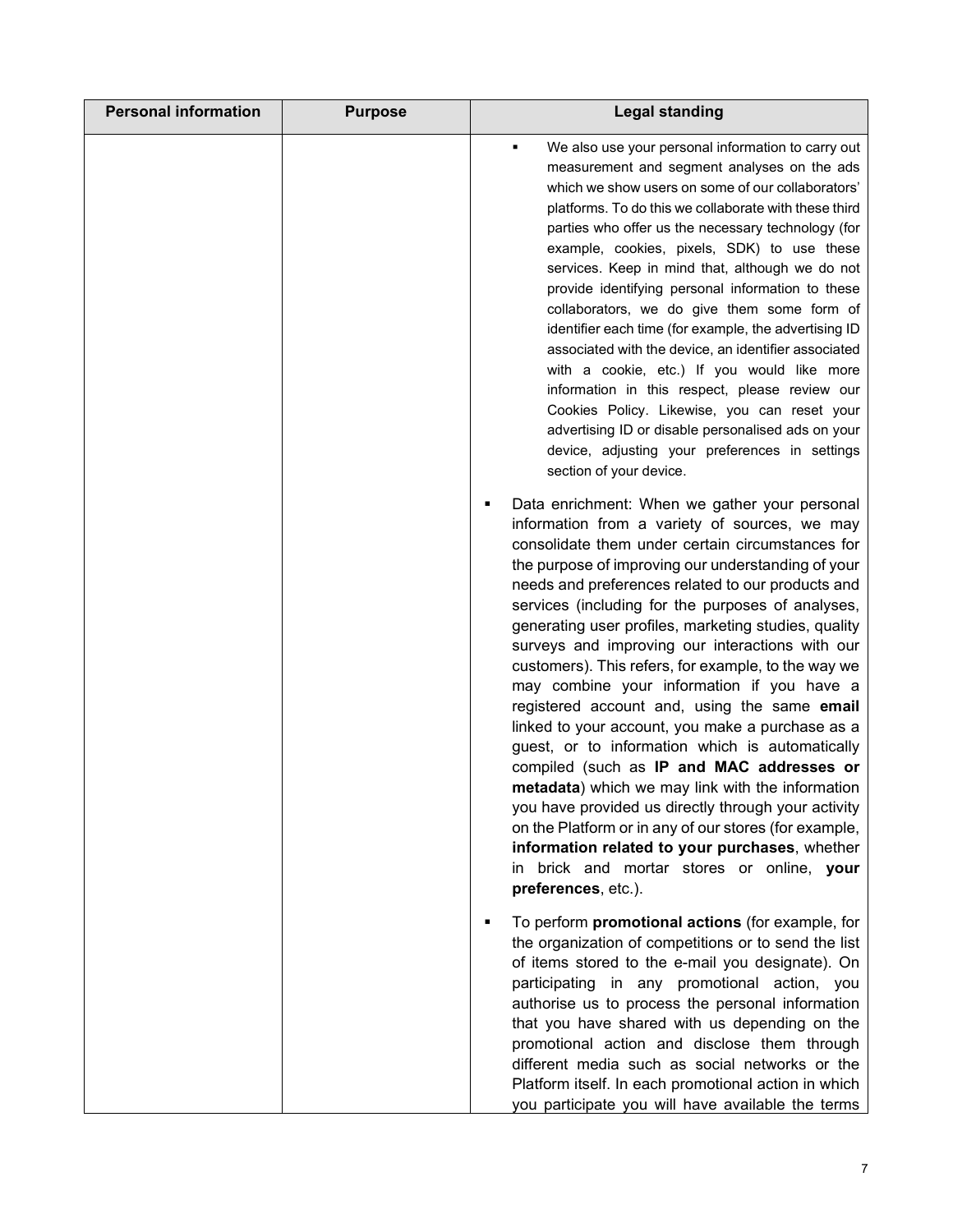| <b>Personal information</b>                                                                                                                            | <b>Purpose</b>                                                     | <b>Legal standing</b>                                                                                                                                                                                                                                                                                                                                                                                                                                                                                                                                                                                                                                                                                  |
|--------------------------------------------------------------------------------------------------------------------------------------------------------|--------------------------------------------------------------------|--------------------------------------------------------------------------------------------------------------------------------------------------------------------------------------------------------------------------------------------------------------------------------------------------------------------------------------------------------------------------------------------------------------------------------------------------------------------------------------------------------------------------------------------------------------------------------------------------------------------------------------------------------------------------------------------------------|
|                                                                                                                                                        |                                                                    | and conditions where we will be providing more<br>detailed information about the processing of your<br>personal information.                                                                                                                                                                                                                                                                                                                                                                                                                                                                                                                                                                           |
|                                                                                                                                                        |                                                                    | To disseminate in the Platform or through our<br>п<br>channels in the social networks photographs or<br>pictures that you shared publicly, provided that you<br>expressly give us your consent for the purpose.                                                                                                                                                                                                                                                                                                                                                                                                                                                                                        |
|                                                                                                                                                        |                                                                    | We are legally permitted to process your personal<br>information for marketing purposes due to the consent<br>that you give us, for example when you accept receiving<br>customized information through multiple channels,<br>when you accept receiving push notifications on your<br>device, when you configure it in the privacy settings of<br>your device, when you consent through the cookies<br>settings or when accepting the legal terms and<br>conditions to participate in a promotional action or to<br>publish your pictures on the Platform or on our social<br>networks' channels.                                                                                                      |
|                                                                                                                                                        |                                                                    | To offer you personalised services or to show you<br>customised information, whether on our Platform or<br>those of third parties, as well as to engage in data<br>enrichment, we process your personal information<br>bases on your consent to conduct a profiling with the<br>information that we have about you (such as your<br>browsing, preferences or purchase history) and the<br>personal information that you have provided us, such as<br>the age range or language, since we understand that the<br>data processing of these data is also beneficial to you<br>because it allows you to improve your user experience<br>and access the information in accordance with your<br>preferences. |
| User ID, preferences<br>related to the historic<br>purchase and <b>browsing</b><br>history, language and<br>market from which you<br>interact with us. | 2. Analysis of usability<br>and quality to improve<br>our services | If you access our Platform, we inform you that we will<br>treat your <b>browsing data</b> for analytic and statistic<br>purposes, i.e., to understand the manner in which users<br>interact with our Platform and with the actions we<br>implement on other websites and Apps, so we can<br>improve our services.                                                                                                                                                                                                                                                                                                                                                                                      |
|                                                                                                                                                        |                                                                    | In addition, we occasionally perform quality surveys<br>and actions to know the degree of satisfaction of our<br>customers and users and detect those areas in which<br>we may improve.                                                                                                                                                                                                                                                                                                                                                                                                                                                                                                                |
|                                                                                                                                                        |                                                                    | We are legally permitted to process your personal<br>information for the purposes of analysing the Platform                                                                                                                                                                                                                                                                                                                                                                                                                                                                                                                                                                                            |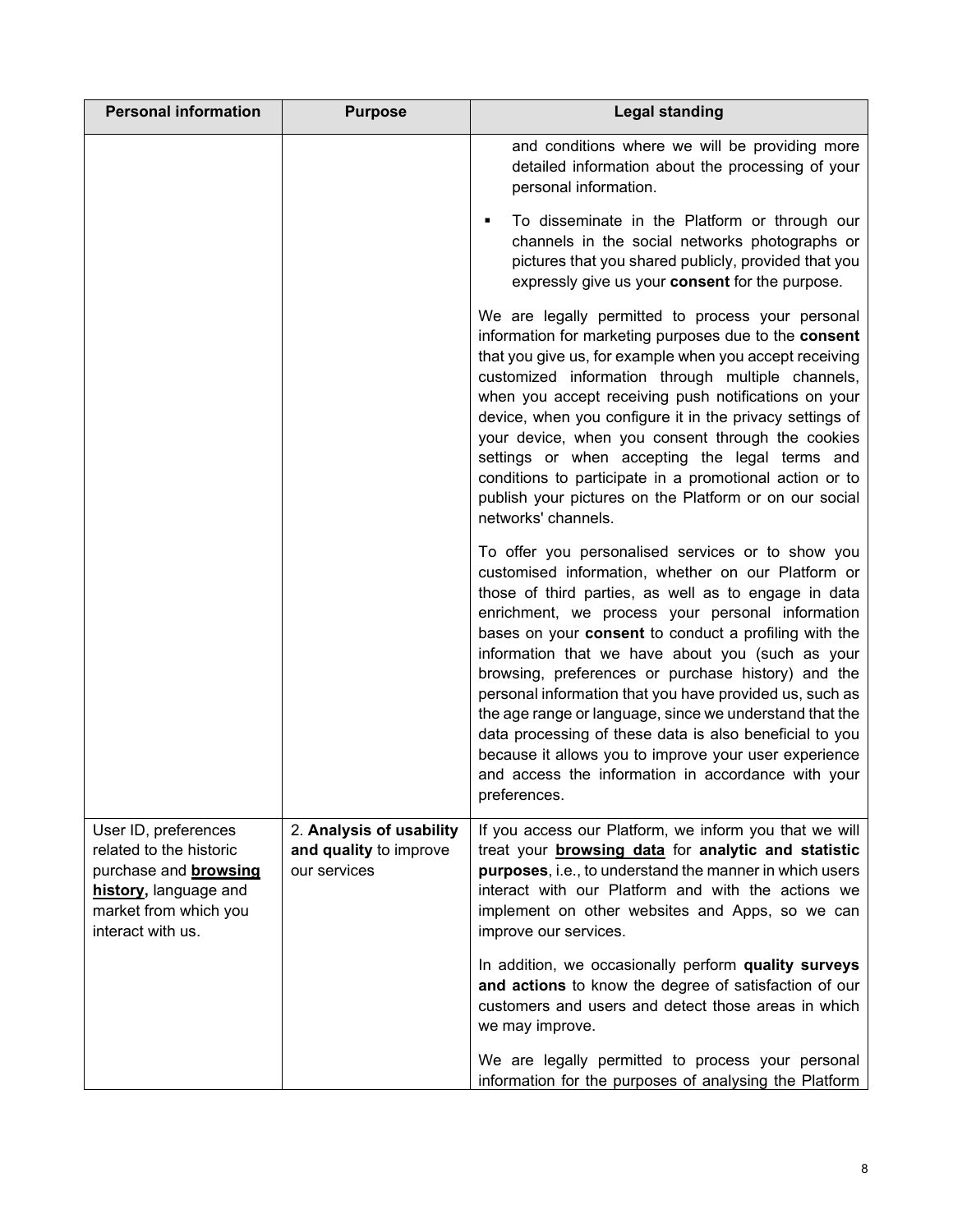| <b>Personal information</b>                 | <b>Purpose</b>                                                       | <b>Legal standing</b>                                                                                                                                                                                                                                                                                                                                           |
|---------------------------------------------|----------------------------------------------------------------------|-----------------------------------------------------------------------------------------------------------------------------------------------------------------------------------------------------------------------------------------------------------------------------------------------------------------------------------------------------------------|
|                                             |                                                                      | usability and the user's satisfaction degree due to the<br>consent that you give us.                                                                                                                                                                                                                                                                            |
| Payment data, location,<br>and contact data | 3. Better shopping<br>experience to improve<br>customer satisfaction | Certain processing of data related to the purchase<br>process is activated only because you request or<br>authorise it, as is the case of the storage of payment<br>data for future purchases or the processing of data<br>necessary to provide you with the Coming Soon / Back<br>Soon functionalities (where these functionalities are<br>available).         |
|                                             |                                                                      | In addition to this, to be able to offer you through the<br>App specific services (such as item finder, reserve a<br>fitting room, etc.) available in some Brick-and-Mortar<br>Stores, we may collect and process your <b>location and</b><br>contact data.<br>In these cases, our processing of your personal<br>information is supported by your own consent. |

#### **3) Device Access Permissions**

In order to ensure the normal implementation of relevant business functions, we need to request the corresponding necessary device permissions according to the specific service scenarios, and ask for you consent with a permission alert before collecting the data. For specific permission requests, please refer to the following <Device Access Permission List>:

#### **iOS Access Permissions**

| App      | <b>Permission</b> | <b>Purpose</b>                                                                                                                                      | <b>Permission Alert?</b>                                                                                      | <b>Allow to Revoke?</b> |
|----------|-------------------|-----------------------------------------------------------------------------------------------------------------------------------------------------|---------------------------------------------------------------------------------------------------------------|-------------------------|
|          | Camera            | To scan products or<br>purchase receipts,<br>search products,<br>and for virtual<br>experience                                                      | When using the<br>"Camera" function<br>for specific services                                                  | <b>Yes</b>              |
| Zara App | Microphone        | To enable the<br>voice-searching<br>functionality                                                                                                   | When using the<br>"Microphone"<br>function for specific<br>services                                           | Yes                     |
|          | Location          | To provide specific<br>services (such as<br>item finder, reserve<br>a fitting room, etc.)<br>available in some<br>Brick-and-Mortar<br><b>Stores</b> | When using the<br>App for the first<br>time; or<br>When using the<br>specific services<br>available in Stores | <b>Yes</b>              |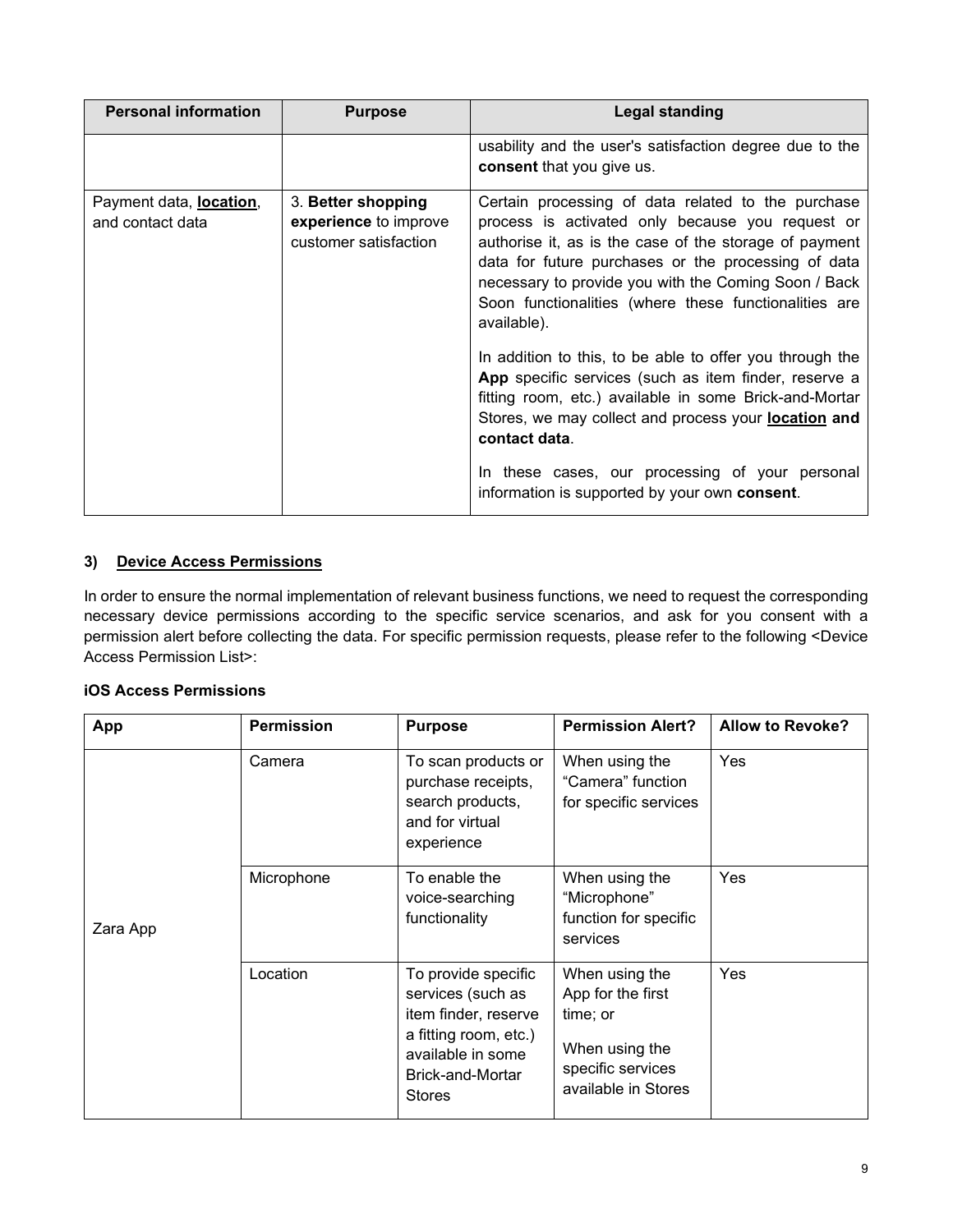| Photo              | To search products<br>by image, and for<br>virtual experience                  | When using the<br>"Photo" function for<br>specific services | Yes        |
|--------------------|--------------------------------------------------------------------------------|-------------------------------------------------------------|------------|
| Siri               | To appear the Zara<br>App in "Searches"<br>of the iOS devices                  | When enabling<br>"Siri"                                     | <b>Yes</b> |
| Speech Recognition | To enable the<br>dictation<br>functionality to<br>transform voice into<br>text | When enabling<br>"Speech<br>Recognition"                    | Yes        |

#### **Android Access Permissions**

| App      | <b>Permission</b> | <b>Purpose</b>                                                                                                                                             | <b>Permission Alert?</b>                                                                                      | <b>Allow to Revoke?</b> |
|----------|-------------------|------------------------------------------------------------------------------------------------------------------------------------------------------------|---------------------------------------------------------------------------------------------------------------|-------------------------|
|          | Camera            | To scan products<br>or purchase<br>receipts, search<br>products, and for<br>virtual experience                                                             | When using the<br>"Camera" function<br>for specific services                                                  | Yes                     |
|          | Microphone        | To enable the<br>voice-searching<br>functionality                                                                                                          | When using the<br>"Microphone"<br>function for specific<br>services                                           | Yes                     |
| Zara App | Location          | To provide specific<br>services (such as<br>item finder, reserve<br>a fitting room, etc.)<br>available in some<br><b>Brick-and-Mortar</b><br><b>Stores</b> | When using the<br>App for the first<br>time; or<br>When using the<br>specific services<br>available in Stores | Yes                     |
|          | Photo             | To search products<br>by image, and for<br>virtual experience                                                                                              | When using the<br>"Photo" function for<br>specific services                                                   | Yes                     |
|          | <b>NFC</b>        | To read the NFC<br>tags that are<br>present on some<br>garments                                                                                            | When enabling the<br><b>NFC</b> function                                                                      | Yes                     |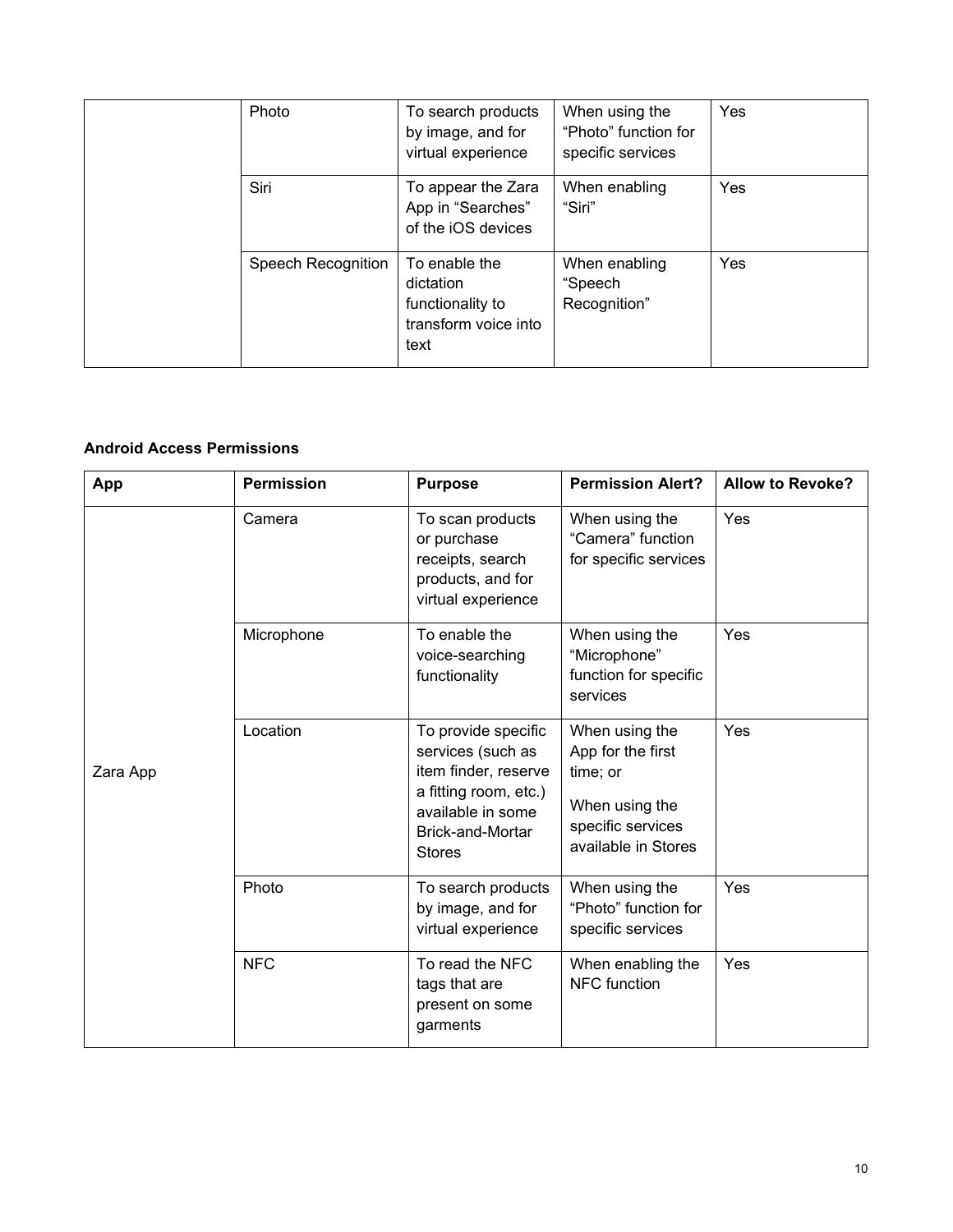You can choose to turn off some or all the permissions in "Settings" of the device, however, it may cause the corresponding business functions to not be displayed or to achieve the expectations.

#### **4) Other Legitimate Interests**

In accordance with the applicable laws, regulations and national standards, in order to pursue public interests and other legitimate interests, we may collect and use your personal information without obtaining your consent under the following circumstances:

- (1) It is necessary in order to perform a statutory duty or legal obligation;
- (2) It is necessary in order to respond to an unexpected public health incident or, in an emergency, to protect the lives, health or property of natural persons;
- (3) It is done in the public interest for purposes such as providing news reports and monitoring public opinion, and the extent of the processing is reasonable;
- (4) The personal information has been made public by you or has otherwise been lawfully made public, and we will conduct reasonable processing of your personal information to the extent permissible under applicable laws and regulations; and
- (5) Other circumstances provided under laws and regulations.

For instance, we may collect and use your personal information to activate the mechanisms necessary to prevent and detect unauthorised uses of the Platform (for example, during the purchase and returns process) as well as potential fraud being committed against you and/or against us. If we consider that the transaction may be fraudulent or we detect abnormal behaviour which indicates attempted fraudulent use of our features, products or services, this processing may result in consequences such as the blocking of the transaction or the deletion of your user account. We understand that the processing of these data is positive for all the parties involved: for you, as it allows us to put in place measures to protect you against attempted fraud perpetrated by third parties; for us, as it allows us to avoid unauthorised uses of the Platform; for all our customers and society, as it also protects their interest by ensuring that fraudulent activities are discouraged and detected when they do occur.

## **3. HOW LONG WILL WE KEEP YOUR PERSONAL INFORMATION AND WHERE?**

The **time for which we will keep** your personal information will depend on the purposes for which we process them, as explained below:

| <b>Purpose</b>             | Time for which the data are kept                                        |
|----------------------------|-------------------------------------------------------------------------|
| 1. To manage your Platform | We will process your personal information for the time during which you |
| user registration          | remain a registered user (meaning, until you decide to unsubscribe).    |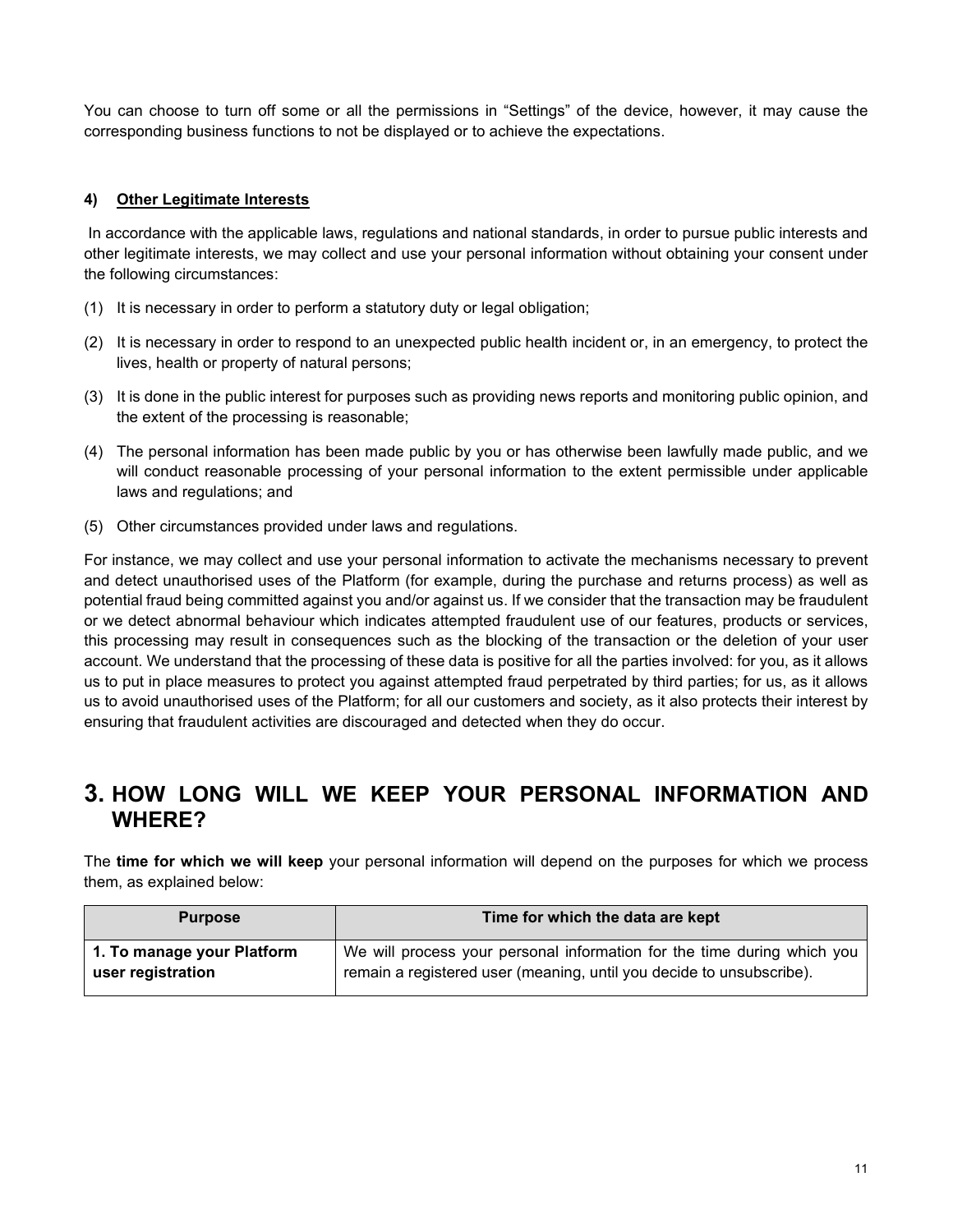| <b>Purpose</b>                                                                       | Time for which the data are kept                                                                                                                                                                                                                                                                                                        |
|--------------------------------------------------------------------------------------|-----------------------------------------------------------------------------------------------------------------------------------------------------------------------------------------------------------------------------------------------------------------------------------------------------------------------------------------|
| 2. Development, performance<br>and execution of the purchase<br>or services contract | We will process your personal information for the time necessary to manage<br>the purchase of the products or services that you buy, including potential<br>returns, complaints or claims related to the purchase of the product or<br>service in question.<br>Sometimes, we will only process the data until the time when you decide, |
|                                                                                      | as is the case of payment data that you requested us to store for future<br>purchases (where this feature is available).                                                                                                                                                                                                                |
| 3. Customer Support                                                                  | We will process your personal information for the time necessary to meet<br>your request or application.                                                                                                                                                                                                                                |
| 4. Marketing                                                                         | We will process your personal information until you unsubscribe or cancel<br>your subscription to the newsletter.                                                                                                                                                                                                                       |
|                                                                                      | Likewise, we will show you personalised ads until you change your device,<br>browser and/or cookies settings so that permission to do so is revoked.                                                                                                                                                                                    |
|                                                                                      | If you participate in promotional actions, we will keep the data during a six<br>(6) months period from the end of the action.                                                                                                                                                                                                          |
| 5. Analysis of usability and<br>quality                                              | We will process your personal information occasionally for the time during<br>which we proceed to carry out a specific quality action or survey or until we<br>anonymise your browsing data.                                                                                                                                            |

Notwithstanding the fact that we will process your personal information for the time strictly necessary to achieve the purpose in question, we will subsequently keep them duly stored and protected for the time during which liability may arise for their processing, in compliance with applicable laws and regulations. Once each of the potential actions is time-barred we will proceed to delete or anonymize the personal information.

Our Platform is located within People's Republic of China and the personal information you provide through the Platform is stored on severs located in the People's Republic of China.

## <span id="page-11-0"></span>**4. DO WE SHARE YOUR PERSONAL INFORMATION WITH THIRD PARTIES?**

#### **1) Sharing**

To achieve the purposes mentioned in this Privacy and Cookies Policy, we must give access to your personal data to **entities of the Inditex Group** and to **third parties** that provide us with support as **entrusted processors** in the services that we offer you, i.e.

- **financial** institutions (with these entities we may share identification data and economic and transaction data)**,**
- **anti-fraud detection and prevention** entities (with these entities we share identification data, economic and transaction data, and connection, geolocation and/or browsing data),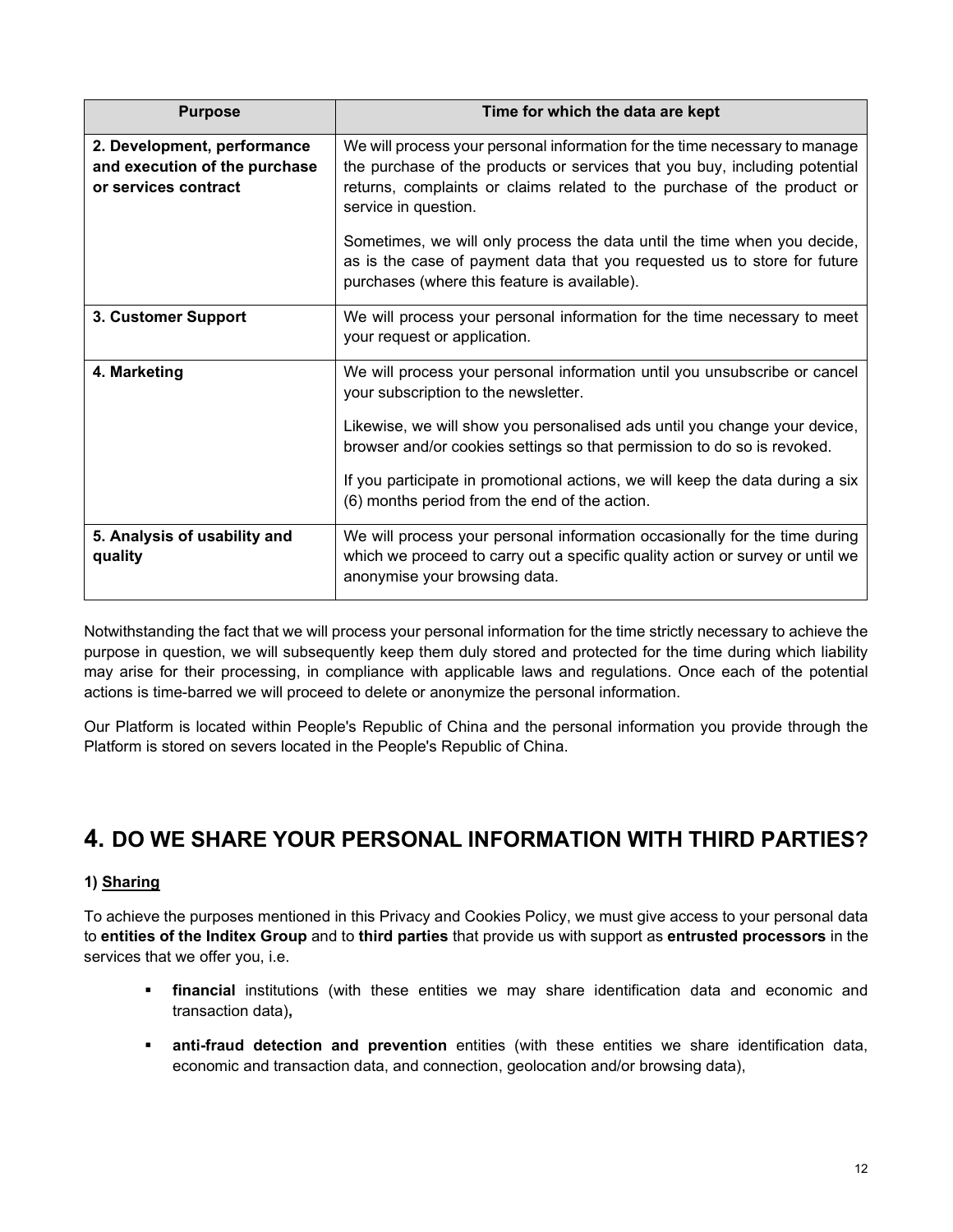- **technological and analytical** service providers (with these entities we may share identification data, economic and transaction data, connection, geolocation and/or browsing data, and commercial information),
- providers and partners of services related to **logistic**, **transport** and **delivery** and/or their partner establishments (with these entities we may share identification data and economic and transaction data),
- providers of **customer support** related services (with these entities we may share identification data, economic and transaction data, and commercial information),
- service providers and collaborators related to **marketing and publicity**, such as advertising agencies, advertising partners or social media (with these entities we may share identification data, connection, geolocation and/or browsing data, commercial information and information about your tastes and preferences).

As a member of Inditex Group, we closely collaborate with our parent company in various aspects including improving management efficiency, customer satisfaction as well as risk management. As a result, your personal information may be remotely accessible by the following overseas entity in accordance with the following terms and conditions:

| Foreign recipient:                                                                                                                                                                                                                                                                                                                                                                        | INDUSTRIA DE DISEÑO TEXTIL, S.A. (INDITEX, S.A) (hereinafter,<br>"Inditex")                     |  |  |
|-------------------------------------------------------------------------------------------------------------------------------------------------------------------------------------------------------------------------------------------------------------------------------------------------------------------------------------------------------------------------------------------|-------------------------------------------------------------------------------------------------|--|--|
| Registered address:                                                                                                                                                                                                                                                                                                                                                                       | Avda. de la Diputación, Edificio Inditex, 15143, Arteixo (A Coruña), Spain                      |  |  |
| Email<br>Protection<br>οf<br>Data<br>Officer:                                                                                                                                                                                                                                                                                                                                             | dataprotection@zara.com                                                                         |  |  |
| Personal information<br>Personal information to be remotely accessed on a needed basis includes<br>email address, password, name, address/post code, phone number, payment<br>method, <b>location</b> , the device identification number, type of browser, IP address<br>from which payment is made, preference related to the historic purchase and<br>browsing history, advertising ID. |                                                                                                 |  |  |
| Purposes of cross-border data<br>sharing                                                                                                                                                                                                                                                                                                                                                  | engage Inditex as the entrusted contractor for corporate policies fulfilment and<br>compliance. |  |  |

| Foreign recipient:                            | ITX MERKEN B.V. (hereinafter, "ITX MERKEN")                                                                                                                                                                                           |  |  |
|-----------------------------------------------|---------------------------------------------------------------------------------------------------------------------------------------------------------------------------------------------------------------------------------------|--|--|
| Registered address:                           | Nieuwezijds Voorburgwal 307, 1012 RM Amsterdam, the Netherlands                                                                                                                                                                       |  |  |
| Email<br>Protection<br>Data<br>0f<br>Officer: | dataprotection@zara.com                                                                                                                                                                                                               |  |  |
| Personal information                          | Personal information to be remotely accessed on a needed basis includes<br>email address, password, name, address/post code, phone number, payment<br>method, location, the device identification number, type of browser, IP address |  |  |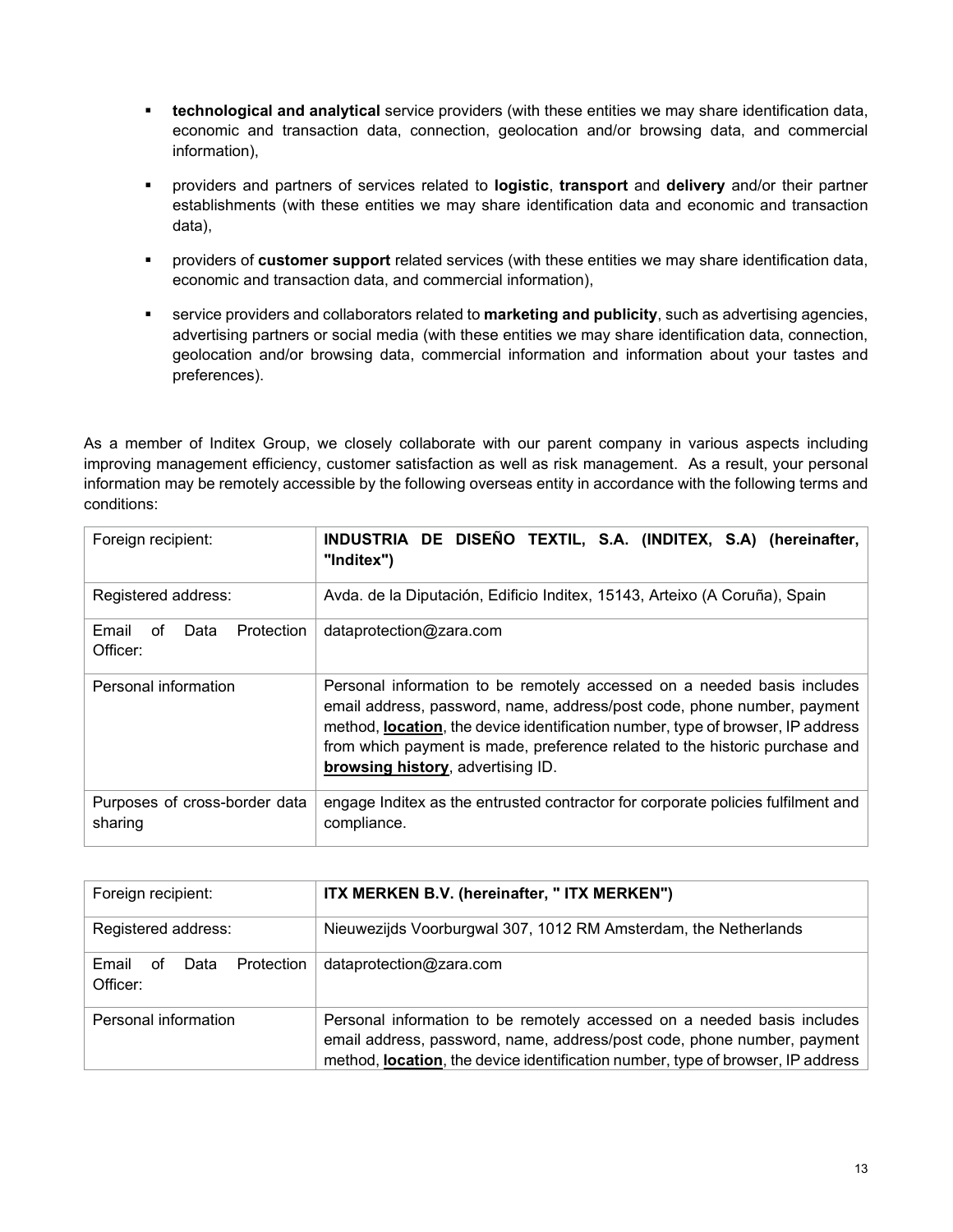|         | from which payment is made, preference related to the historic purchase and<br><b>browsing history</b> , advertising ID.                                       |
|---------|----------------------------------------------------------------------------------------------------------------------------------------------------------------|
| sharing | Purposes of cross-border data   to engage ITX MERKEN as the entrusted contractor to provide technology<br>development and electronic commerce platform support |

In such cases, we inform you that we transfer the above-mentioned data with **adequate safeguards and always keeping your personal information safe,** using the most convenient international data transfer tools, in accordance with the model contract prepared by regulators**.** 

**You acknowledge and agree that we may share your personal information with the above-mentioned companies for the purposes stated in this Privacy and Cookies Policy and in accordance with the terms and conditions under this section. Where applicable laws and regulations require any additional voluntary and specific consents from you with respect to the cross-border sharing/access of your personal information, we commit to seeking additional standalone consents from you at the appropriate time.**

Furthermore, if you choose to use the Platform in different markets (i.e. by creating registered user accounts in different markets with the same e-mail address), We may need to disclose or transfer the information linked to your account or your activity to the companies of the brand operating in those markets, to the extent they are directly involved in the achievement of any of the purposes described in the section 2. We consider this is necessary in accordance with our mutual interests and preferences.

In case you interact with the Platform via the **App**, we have installed SDKs of external service providers. To review this information, please refer to the [Appendix](#page-21-0) 

Only in case you purchase products of Zara Home through the ZARA Platform, we will disclose the necessary personal information to the companies currently operating in Mainland China the sale of ZARA HOME, **ITX E-Commerce (Shanghai) Co., Ltd.** (registered address: Room 1, 29F, Block 1, No. 399 Kaixuan Road, Changning District, Shanghai), and **ZARA Home Commercial and Trading (Shanghai) Co., Ltd.**] (registered address: Unit 202C, No.21, Lane 596 Middle Yan'an Road, Jing'an District, Shanghai) for the development, performance and execution of the purchase. The email address of the Data Protection Officer of these companies currently operating in Mainland China the sale of ZARA HOME is [dataprotection@zarahome.com.](mailto:dataprotection@zarahome.com) The legal basis for this disclosure of data is the execution of the purchase agreement as explained in section 2 of this Privacy and Cookies Policy. The period established for the conservation of the data is also explained in section 3 of this Privacy and Cookies Policy and the information about the disclosure of your personal information and how to exercise your personal information rights is detailed in this section 4 and 5 respectively.

#### **2) Transfer of personal information**

We will not transfer your personal information to any other PIP, except in the following cases:

- (1) Obtaining your explicit consent in advance;
- (2) In accordance with the laws and regulations or mandatory administrative or judicial requirements;

(3) In the case of asset transfer, acquisitions, mergers, reorganization or liquidation, if the transfer of personal information is involved, we will inform you of the situation and require new companies and organizations holding your personal information to continue to be bound by this Privacy and Cookies Policy. If the purpose of the collection and use of your personal information is changed, we will require the new company and organization to regain your explicit consent.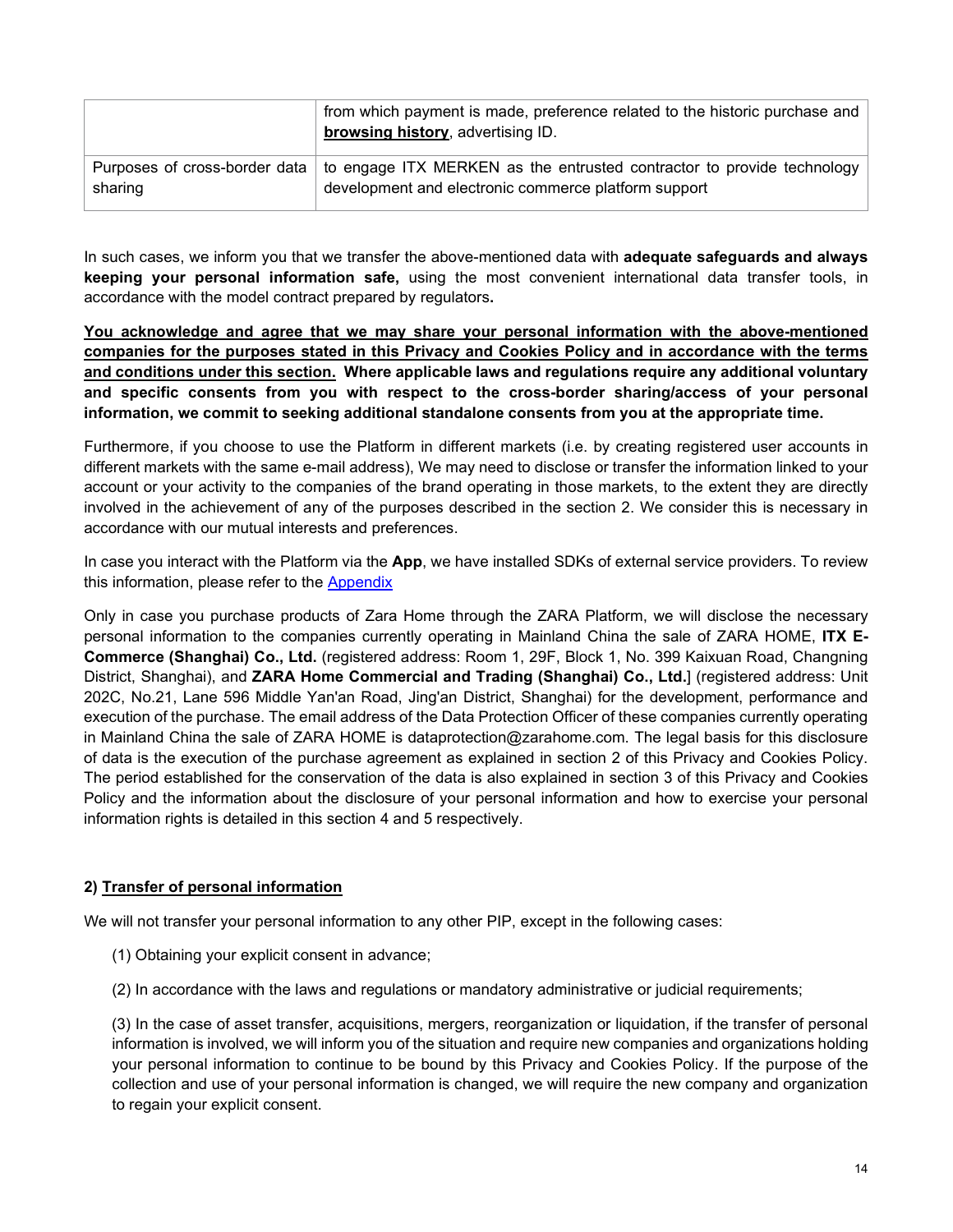#### **3) Public disclose**

In principle we will not disclose your personal information publicly. In the event of public disclosure, we will inform you of the purpose and type of the disclosure, and the sensitive personal information that may be involved and seek your explicit consent prior to such disclosure.

**4)** In accordance with the **applicable laws, regulations and national standards**, we may share, transfer or publicly disclose your personal data without obtaining your consent in the following cases:

(1) Directly related to national security and defence security;

(2) Directly related to public safety, public health and major public interests;

(3) Directly related to criminal investigation, prosecution, trial and execution of judgments;

(4) For the maintenance of your or other people's life, property and other important legitimate rights and interests, but it is difficult to get your own consent;

(5) The personal data collected is disclosed to the public by yourself;

(6) The personal data is collected from lawful and publicly disclosed information, such as: legal news reports, government information disclosure and other channels.

## <span id="page-14-0"></span>**5. WHAT ARE YOUR RIGHTS WHEN MAKING YOUR PERSONAL INFORMATION AVAILABLE TO US?**

We undertake to keep your personal information confidential and to ensure that you may **exercise your rights**. Bearing that in mind, We have agreed that you may exercise your rights **free of charge** by writing us an e-mail to **a single e-mail address** [\(dataprotection@zara.com\)](mailto:dataprotection@zara.com), simply informing us of the reason for your request and the right that you wish to exercise. If we consider this necessary to be able to identify you, we may request you to provide a copy of a document evidencing your identity.

In addition, we may offer you with the possibility to exercise your rights and setting your privacy preferences when using some of our services, or by making available specific channels within our Platform.

In particular, notwithstanding the purpose or legal basis we use to process your personal information, you have the following rights:

- To request **access** to your personal information that we hold. We remind you that where you are a Platform registered user you may also consult this information in the relevant section of your online account.
- To request that we **rectify** the personal information that we hold. Please bear in mind that if you are a registered user on the Platform, you may also access the relevant personal information section of your online account to change or update your personal information. In any case, please take into account that, on actively making your personal information available to us through any procedure, you guarantee that they are **true and accurate,** and you undertake to notify to us any change or modification of your personal information. You will be liable for any loss or damage caused to the Platform or to the person responsible for the Platform or to any third party by reporting erroneous, inaccurate or incomplete information in the registration forms. Please remember that, as a general rule, you must provide us only with your own data, not with those of third parties, other than to the extent otherwise permitted in this Privacy and Cookies Policy.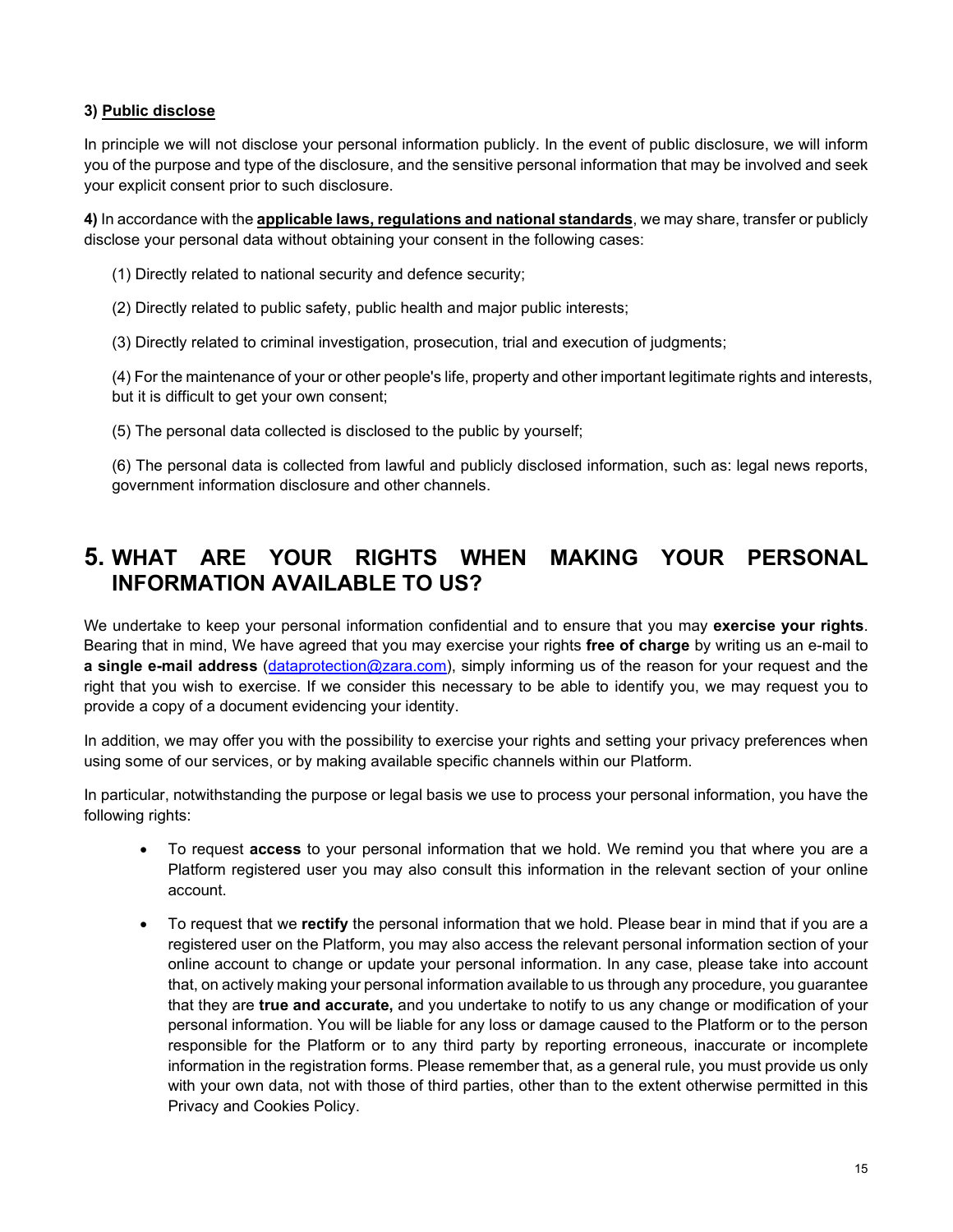- To request that we **erase** your personal information to the extent that they are no longer necessary for the purpose for which we need to keep processing them, as we have explained above, or when we are no longer legally permitted to process them.
- To request that we cancel your account, as a consequence of which, we will cease the offering of the goods or services to you and delete or anonymize your personal information according to applicable laws and regulations.
- To request that we transmit the personal information you have provided to us in a commonly used and machine-readable format to another PIP subject to technical feasibility.

In case you interact with the Platform via the **App**, we will respond to your request to rectify your personal information or cancel your account within **fifteen (15) working days**.

If you have given us your **consent** to process your personal information for any purpose, you **also have the right to withdraw such consent at any time**. Some of the circumstances in which you may withdraw your consent are detailed in section 2 where we explain for which purposes we process your personal information.

Should you not wish us to send information to third parties to show you ads, you can do it through several means such as changing your preferences on your device changing your preferences on your device, browser and/or cookies settings, reviewing the privacy policies and settings of the social media sites on which you have profiles or sending us an email to the above mentioned email address informing us of your request.

In addition, where the processing of your data is based on our **legitimate interest**, you will also have the right to **object** to the processing of your data.

## **6. HOW DO WE PROTECT YOUR PERSONAL INFORMATION?**

We are committed to protecting the security of your personal information. We use a variety of security technologies and procedures to help protect your personal information from unauthorized access, use or disclosure. For example, we store the personal information you provide on computer systems that have limited access and are in controlled facilities. When we transmit highly confidential data (such as card number or password) over the Internet, we protect it through the use of encryption.

In the event of a personal information security incident, we will promptly inform you, as required by applicable laws and regulations, of the basic situation and possible impacts of the security incident, the measures that we have taken or will take, the suggestions you may be able to prevent and mitigate the risks, and the remedies for your actions. We will timely inform you of the event through email, SMS and other channels. If it is difficult to inform the personal information subject individually, we will take a reasonable and effective way to publish the announcement. At the same time, we will take the initiative to report the disposal of information security incidents according to the requirements of local authorities.

Please take good care of your login account and password. When you use our service, we will identify you through your login account and password. Once you have disclosed the foregoing information, you may suffer loss and may have legal consequences that are unfavourable to you. If you find that your login account and/or password may or have been compromised, please contact us immediately so that we can take appropriate measures to avoid or reduce the related loss.

We have established a public user management mechanism, including the tracking procedure. If you have any questions, opinions, suggestions, or complaints on this Privacy and Cookies Policy, you may contact us through the postal addresses listed in the Article 1 of this Privacy and Cookies Policy. We also set up a full-time personal information protection department (or personal information protection officer) and you may contact by emailing to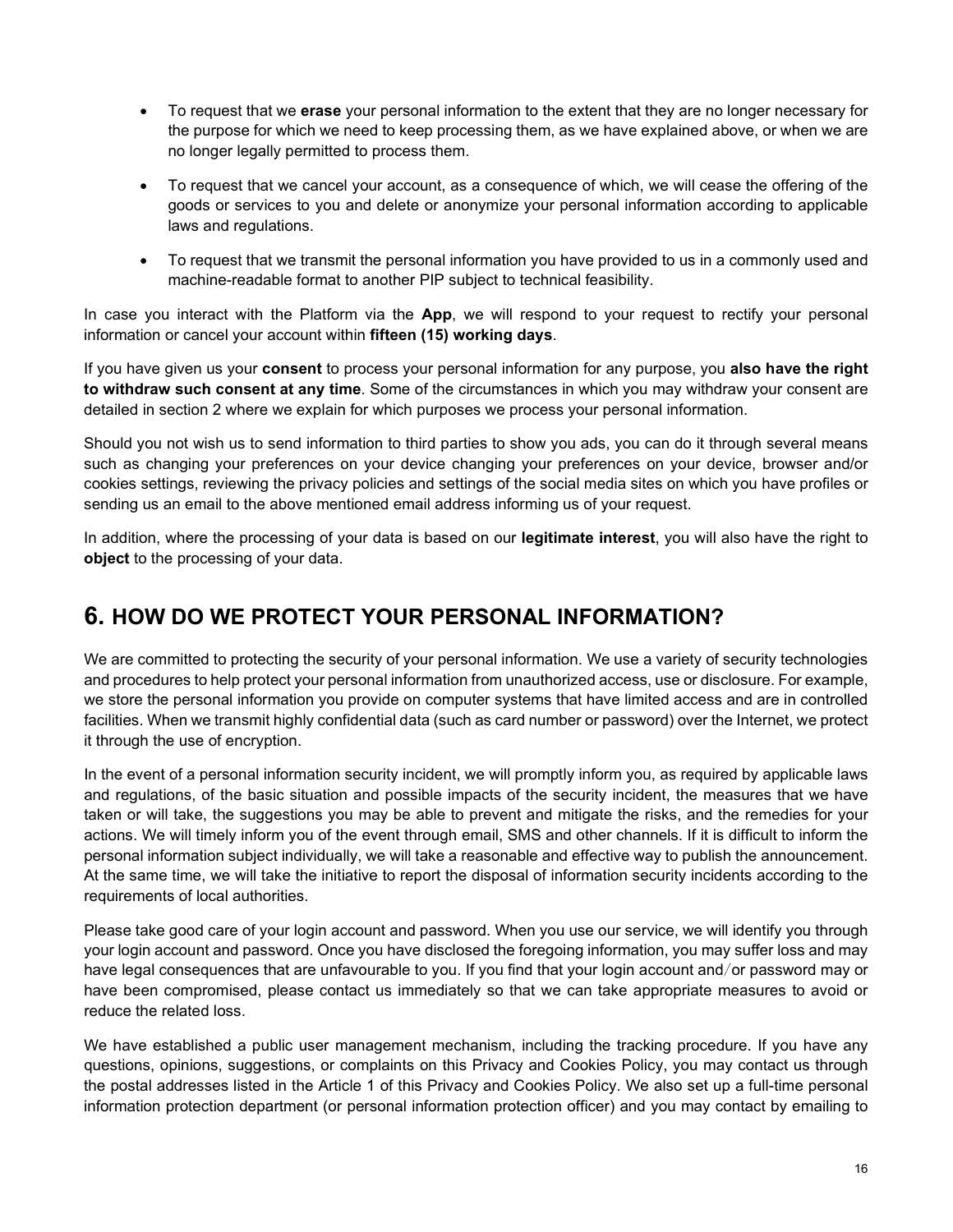[dataprotection@zara.com.](mailto:dataprotection@zara.com) For security purpose, we may require you to submit written application or use other methods to prove your identity. In general, after the validation of your identity, we will reply to your request **within fifteen (15) working days** or within the time limit stipulated in the laws and regulations.

If you are not satisfied with our reply, especially our processing of your personal information infringes your rights and interests, you may complain or report to relevant regulatory authorities, or bring a lawsuit before the competent court.

In principle, we won't charge you for your reasonable request. However, we will charge a certain amount of cost for repeated requests that exceed a reasonable limit. We may reject those requests that are duplicative, require excessive technical means (for example, developing new systems or fundamentally changing current practices), pose risks to the legitimate rights and interests of others, or are very unrealistic.

Notwithstanding the above agreement, we may not be able to respond your request in the following cases in accordance with the applicable laws, regulations and national standards:

(1) Directly related to national security and defence security;

- (2) Directly related to public safety, public health and major public interests;
- (3) Directly related to criminal investigation, prosecution, trial and enforcement of sentences;

(4) There is sufficient evidence that you may maliciously abuse your rights;

(5) Responding to your request will cause serious damage to the lawful rights and interests of other individuals and organizations;

(6) Involving business secrets.

## **7. WHAT HAPPENS WHEN YOU PROVIDE US WITH DATA OF THIRD PARTIES OR IF A THIRD PARTY HAS PROVIDED US WITH YOUR PERSONAL INFORMATION?**

We offer functionalities or services that require us to process the personal information of a third party that you, as a user or as a customer, must provide us with, such as in the case of activation and sending of the Gift Card or the management of the application for the Gift Voucher (where these features are available), or when you authorise a third party to collect an order in our stores or partner establishments. If you provide us with personal information of third parties or if it is necessary that we request them for a third party to collect an order in your name, you confirm that you informed them of the purposes and of the manner in which we need to process their personal information, and that you have obtained their relevant express consent.

If a third party has provided us with your personal information or you have provided them yourself as a result of a feature or service requested by one of our users, we will use them to manage the feature or service in question in each case, within the limits of the purposes listed in this Privacy and Cookies Policy, a link to which is always included in our communications.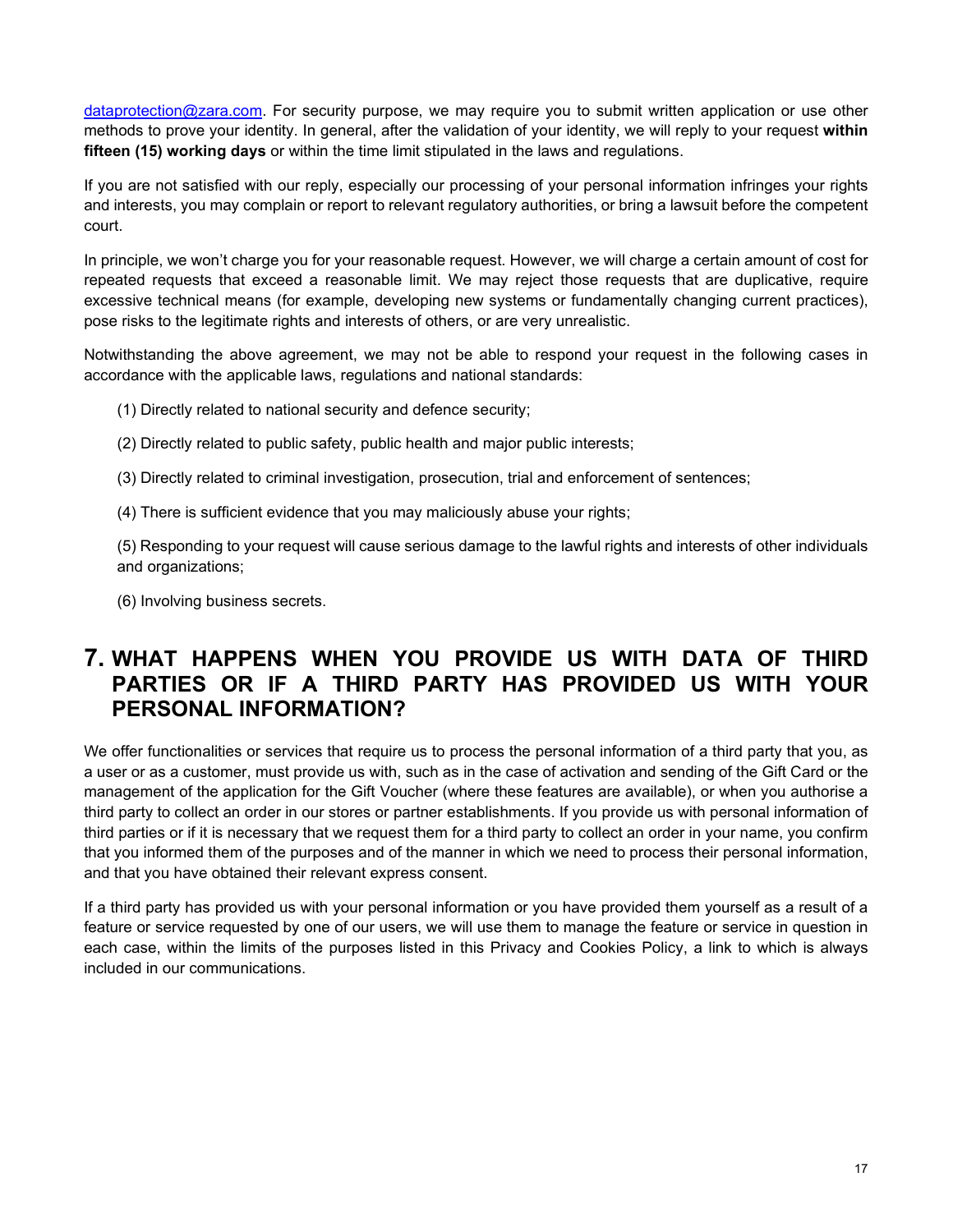## **8. HOW DO WE PROCESS CHILDREN'S PERSONAL INFORMATION?**

Our products, websites and services are mainly for adults. A child may not create his or her own user account without the consent of the parent or guardian.

In cases where a child's personal information is collected with the consent of the parent or guardian, we will only use or disclose this information in a case where the law allows, the explicit consent of the parents or guardians has been obtained, or it is necessary to protect the children.

Although the laws in different countries or regions have different definitions for children, we treat anyone under the age of 14 as a child. If we find ourselves collecting the child's personal information without prior consent of the parent or guardian, we will try to delete the relevant data as soon as possible.

## **9. CHANGES TO THE PRIVACY AND COOKIES POLICY**

We may amend the information contained in this Privacy and Cookies Policy when we consider this appropriate. Should we do so, we will notify you by various procedures through the Platform (for example, through a banner, a pop-up or a push notification), or we may even send you a notice to your e-mail address when the change in question is relevant to your privacy, for you to be able to review the changes, assess them and, as the case may be, object or unsubscribe from ay service or functionality. In any case, we suggest you review this Privacy and Cookies Policy from time to time in case minor changes are made or we make any interactive improvement, taking the opportunity that you will always find it as a permanent point of information on our Website and our App.

## **10. INFORMATION ON COOKIES**

We use cookies and similar devices to facilitate your browsing in the Platform, understand how you interact with us and, in certain cases, to be able to show you advertisements in accordance with your browsing habits. Please read our Cookies Policy to understand with greater detail the cookies and similar devices that we use, their purpose, how to manage your preferences, as well as other information of interest.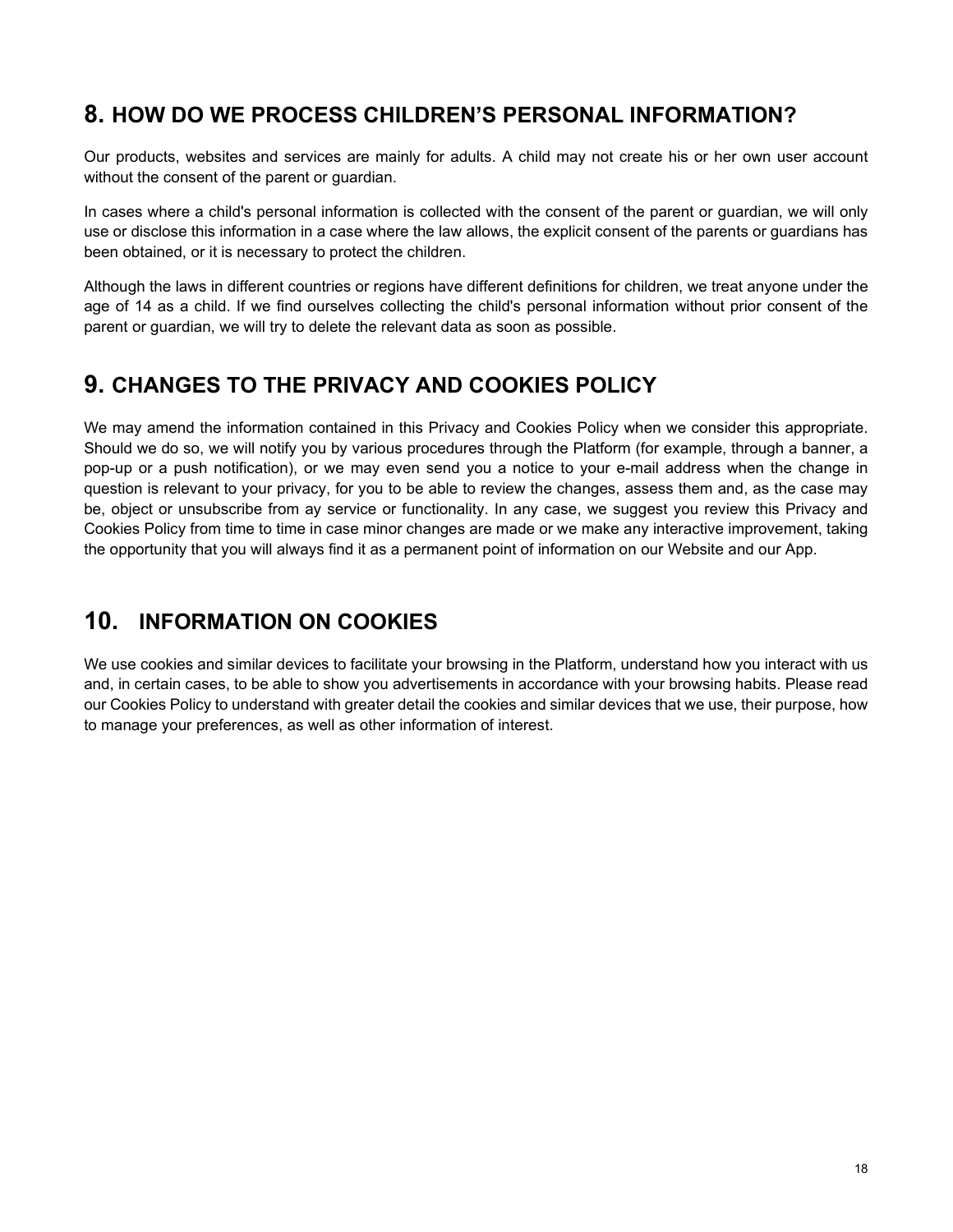#### **COOKIES POLICY**

## **BEFORE YOU START...**

In this Cookies Policy you will find information on how we use cookies and similar devices installed on the terminals of our customers and users. The use of cookies may sometimes be related to personal information processing, therefore we recommend you consult our Privacy Policy, available on our Platform, if you would like information on how we use the personal information of our customers and users, how to exercise your rights, or the terminology we use to refer to our Platform (Website, App or Physical Stores).

## **INFORMATION ABOUT COOKIES**

#### **What is a Cookie?**

A cookie is a small text file that a website, app or other platform stores on your computer, tablet, smartphone or any other similar device, with information on your browsing and use, like a tag that identifies your device. Cookies are necessary, for example, to facilitate browsing and understand how users interact with platforms so they can be improved. They are also useful to provide advertising according to user preferences, as well as for other purposes detailed below. Cookies do not damage your computer or device.

By "Cookies" we are also referring to other, similar technologies used to install and/or collect information on or from your device such as flash cookies, web beacons or bugs, pixels, HTML5 (local storage), and SDK technologies for apps. The term Cookies also applies to the use of fingerprinting, in other words, techniques used to combine information that help us identify your device. These technologies sometimes run alongside cookies to collect and store information, either to provide you with certain features or services on our Platform, or to display third-party advertising according to your browsing.

This explanation is a general overview of what Cookies means and is for informational purposes only. The specific Cookies we use are detailed in the cookies settings panel on our Platform.

#### **What type of Cookies are there?**

Please check this section which provides an overview of the type of Cookies that can be used in an online environment.

Cookies can be classified as follows, depending on the owner:

- a. First-party cookies: Are sent to the user's computer or device from a computer or domain managed by the editor, and which provides the platform or service requested by the user.
- b. Third-party cookies: Are sent to the user's computer or device from a computer or domain not managed by the editor, but rather by another entity that processes data obtained from the cookies.

Cookies can be classified as follows, depending on the purpose:

a. Strictly necessary cookies (technical): The cookies that allow the user to browse a website, platform or app, and use the various options or services on it. For example, control traffic, identify data or session, access restricted access sections or content, remember the elements of an order, complete an order purchase process, manage payment, control fraud related to service security, use security elements during browsing, complete an application to register or participate in an event, store content for publishing videos and audio, enable dynamic content (for example, loading animation of a text or image) and share content on social media. As they are strictly necessary, technical cookies are downloaded by default when they are needed to display the platform or provide the service requested by the user.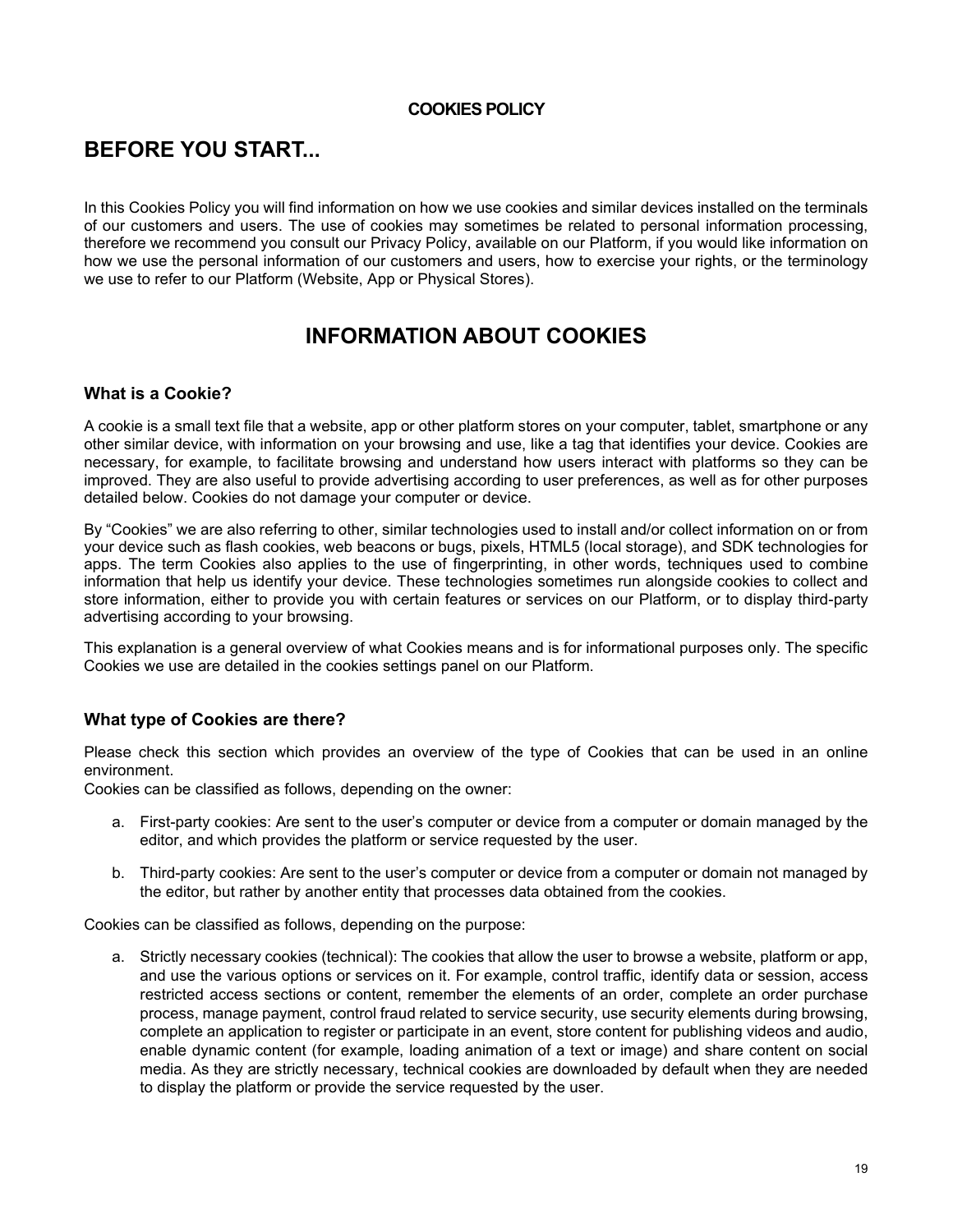- b. Functionality or customisation cookies: These cookies are needed to remember information so that the user can access the service or platform with specific characteristics that can differentiate their experience from that of other users. For example, language, number of results displayed when the user runs a search, appearance or content of the service based on the type of browser used, or the region from where the service is accessed, etc. Not accepting cookies may cause slow website performance or poorly adapted recommendations.
- c. Analysis cookies: These cookies can quantify the number of users, sections visited on the platform and how users interact with it to carry out statistical measurement and analysis on use, in order to implement improvements based on the analysis of data on how users use the platform or service.
- d. Behavioural advertising cookies: Are those which store information on user behaviour obtained from continuous observation of their browsing habits, which allows us to develop a specific profile for displaying advertising adapted to these habits. These cookies allow for the most effective management possible of any advertising space the editor has included directly or in collaboration with third parties.

#### **What are Cookies used for on our Platform?**

Cookies are an essential part of our how Platform works. The main goal of our Cookies is to make your browsing experience as easy and efficient as possible. For example, they are used to remember your preferences (language, country, etc.) when browsing and during future visits. We also use our Cookies to continuously improve our services and Platform, and to offer customised advertising according to your browsing habits.

Information collected on Cookies also allows us to improve our Platform by making estimates on statistical data and patterns of use (number of visits, most visited sections, visit time, etc.), gain a statistical understanding of how users interact with the Platform so as to improve our services, and to adapt the Platform to your individual interests, accelerate searches, etc.

We may sometimes use Cookies to obtain information that enables us to display advertising, from our Platform, third-party platforms or any other means, based on an analysis of your browsing habits (products visited, sections consulted, etc.).

In any case, the Cookies we use never store sensitive information such as passwords, credit or debit card details, etc.

#### **How can I manage the use of Cookies on this Platform?**

In the Cookies settings panel, available at all times on our Platform, you can find all the information on the Cookies used by this Platform, along with information on the purpose, duration and management (first or third-party) of each Cookie, so you can enable or disable the use of Cookies that are not strictly necessary for Platform functioning.

Alternatively, if you are browsing the Internet, you can disable the use of Cookies on your browser. Here is how to do this on the most popular browsers:

- [Google Chrome](http://support.google.com/chrome/bin/answer.py?hl=es&answer=95647)
- [Internet Explorer](https://support.microsoft.com/es-es/help/17442/windows-internet-explorer-delete-manage-cookies)
- [Mozilla Firefox](https://support.mozilla.org/es/kb/habilitar-y-deshabilitar-cookies-sitios-web-rastrear-preferencias)
- [Safari](https://support.apple.com/es-es/HT201265)

You can prevent the use of Cookies at any time.

Please remember that both managing the Cookies settings panel and opting to reject Cookies is specific to each browser you are using. Therefore, if you configure Cookies one way on one device and want your option to apply equally to another device, you must enable the same option on the other device.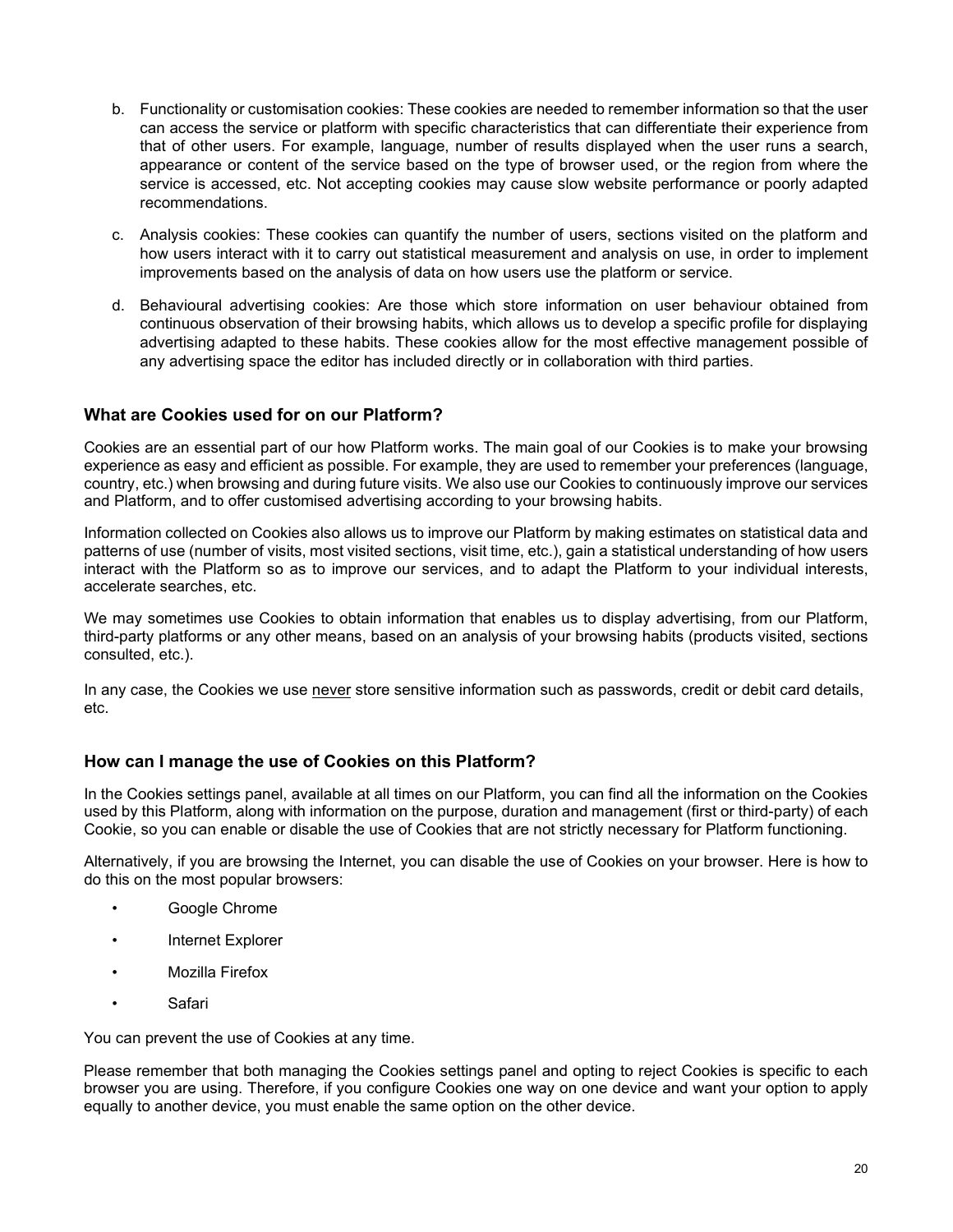Additionally, regarding third-party Cookies used to provide advertising based on your interests, please note that certain third parties may be members of some of the following self-regulatory programmes for online behavioural advertising, with the relevant voluntary exclusion options:

- Network Advertising Initiative (NAI) <http://www.networkadvertising.org/choices/>
- Google Analytics <https://tools.google.com/dlpage/gaoptout>

#### **Who uses the information stored on Cookies?**

The information stored on our Platform Cookies is only used by us, except those identified in section 2 as "Thirdparty cookies", which are used and managed by external entities to provide us services aimed at improving our services and the user experience when browsing on our Platform. More information in the Cookies settings panel available at all times on our Platform.

For more detailed information on how we process your personal information in collaboration with third parties and on data subject to international data transfers, please read our Privacy Policy available on our Platform, and the privacy policies/privacy settings of these third-party collaborators, available on their platforms.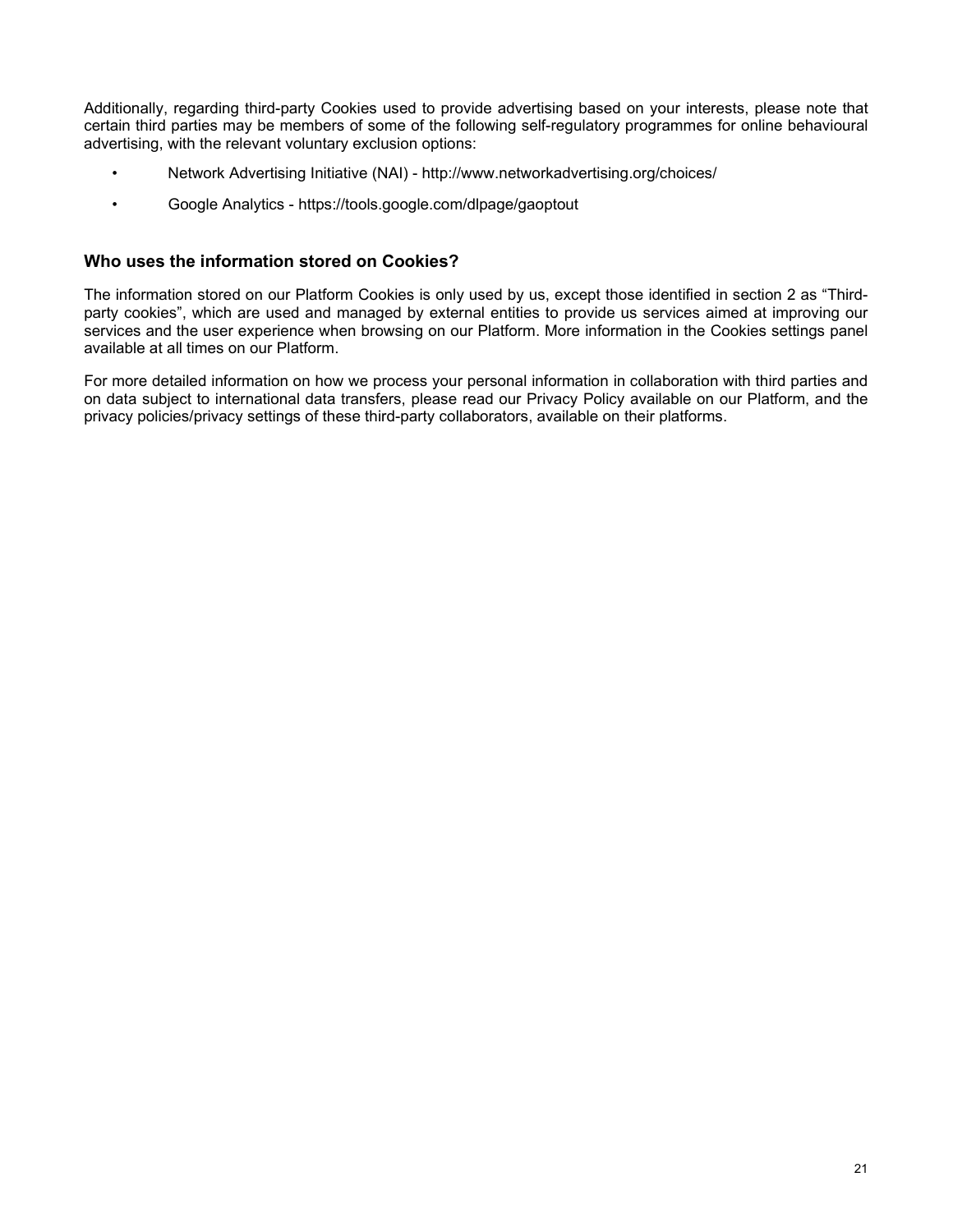#### **APPENDIX: SDK INFORMATION**

<span id="page-21-0"></span>

| <b>SDK NAME</b>             | <b>OPERATIVE SYSTEM</b> | <b>FUNCTION/ PURPOSE</b>                                                           | PERSONAL INFORMATION<br><b>COLLECTED</b>                                                                                          | <b>SERVICE</b><br><b>PROVIDER</b> |
|-----------------------------|-------------------------|------------------------------------------------------------------------------------|-----------------------------------------------------------------------------------------------------------------------------------|-----------------------------------|
| Alipay SDK                  | ANDROID / iOS           | Performance or execution<br>of the purchase or services<br>contract                | Payment information                                                                                                               | Alibaba Group                     |
| <b>Baidu</b>                | <b>ANDROID</b>          | Performance or execution<br>of the purchase or services<br>contract.<br>Marketing. | Device information, connection and<br>location information.                                                                       | Baidu                             |
| <b>Facebook Analytics</b>   | <b>ANDROID</b>          | Analytics                                                                          | Device information and networking<br>information (name of the mobile<br>operator or ISP, language, time<br>zone, and IP address). | Facebook                          |
| <b>Firebase Analytics</b>   | ANDROID / iOS           | Analytics                                                                          | Device information and location<br>information.                                                                                   | Google                            |
| <b>Firebase Crashlytics</b> | ANDROID / iOS           | Cybersecurity (detect<br>incidents)<br>Analytics                                   | Device information and location<br>information.                                                                                   | Google                            |
| Firebase Push               | <b>ANDROID</b>          | Performance or execution<br>of the purchase or services<br>contract.<br>Marketing. | Device information and location<br>information                                                                                    | Google                            |
| FirebaseAB Testing          | iOS                     | Performance or execution<br>of the purchase or services<br>contract.<br>Marketing  | Device information and location<br>information                                                                                    | Google                            |